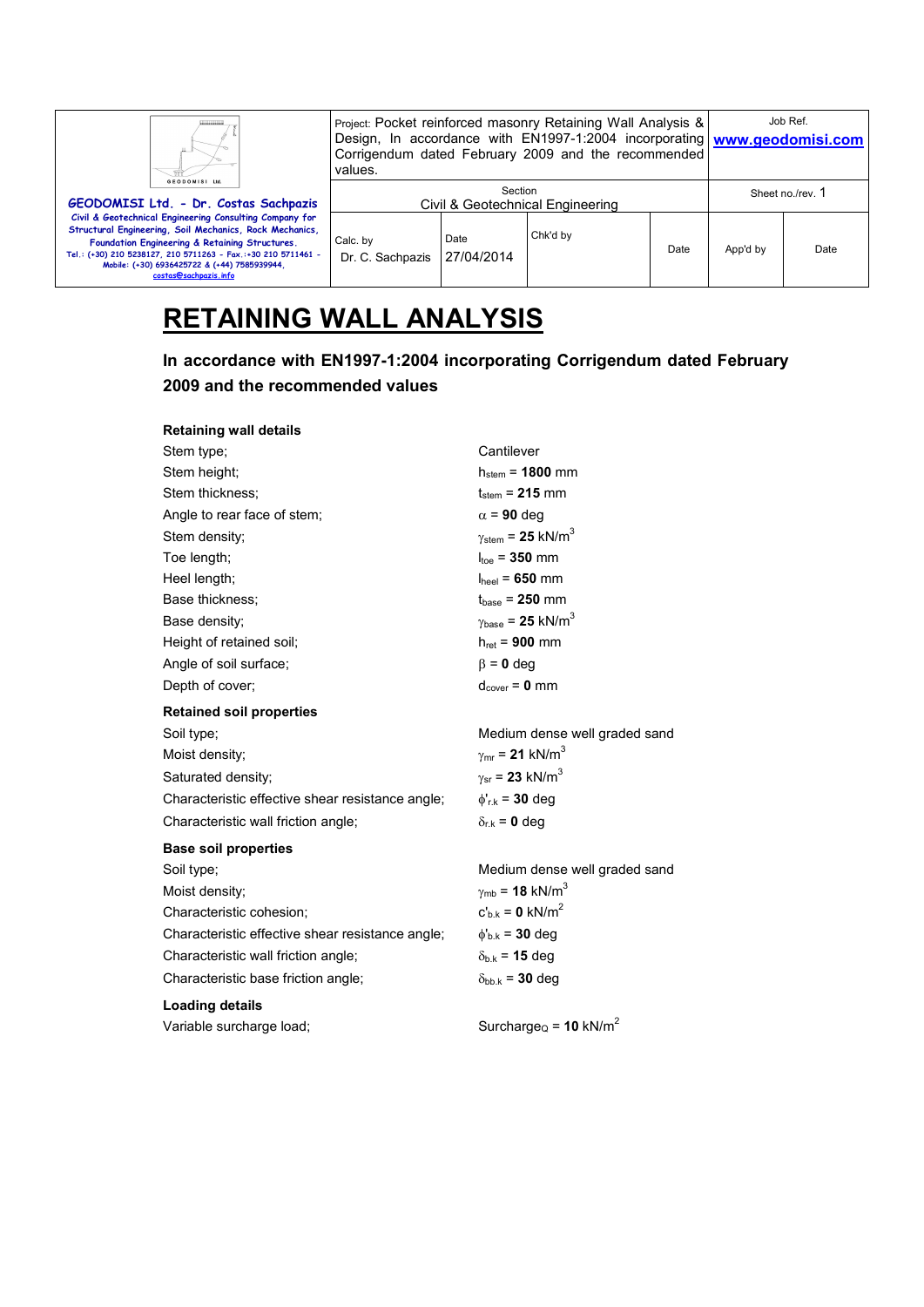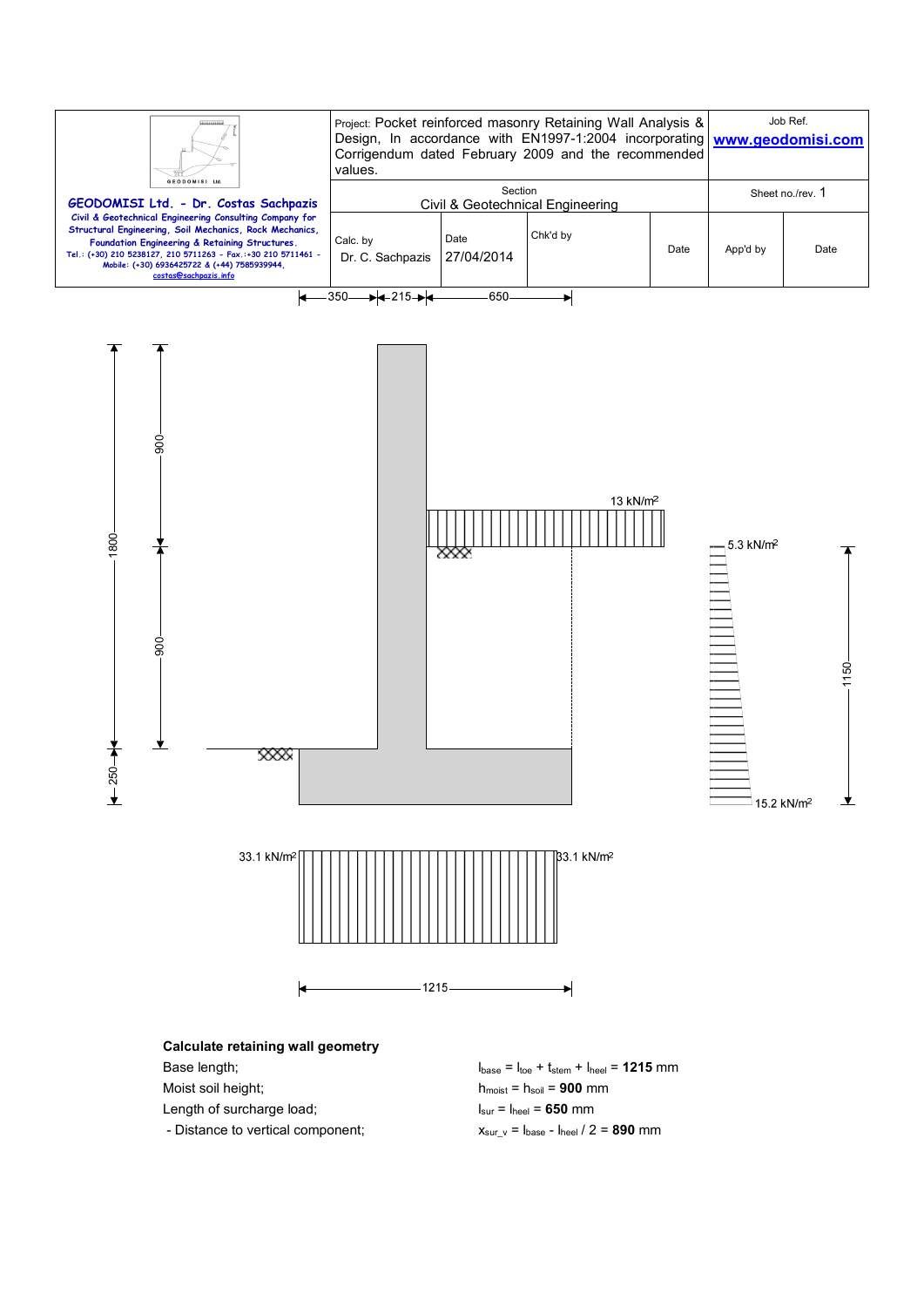|                                                                                                                                                                                                                                                                                                                | Project: Pocket reinforced masonry Retaining Wall Analysis &<br>Design, In accordance with EN1997-1:2004 incorporating<br>Corrigendum dated February 2009 and the recommended<br>values. | Job Ref.<br>www.geodomisi.com                                                                                                                         |                                                                                                                                        |                  |          |      |  |  |
|----------------------------------------------------------------------------------------------------------------------------------------------------------------------------------------------------------------------------------------------------------------------------------------------------------------|------------------------------------------------------------------------------------------------------------------------------------------------------------------------------------------|-------------------------------------------------------------------------------------------------------------------------------------------------------|----------------------------------------------------------------------------------------------------------------------------------------|------------------|----------|------|--|--|
| GEODOMISI Ltd. - Dr. Costas Sachpazis                                                                                                                                                                                                                                                                          | GEODOMISI Ltd<br>Section<br>Civil & Geotechnical Engineering                                                                                                                             |                                                                                                                                                       |                                                                                                                                        | Sheet no./rev. 1 |          |      |  |  |
| Civil & Geotechnical Engineering Consulting Company for<br>Structural Engineering, Soil Mechanics, Rock Mechanics,<br>Foundation Engineering & Retaining Structures.<br>Tel.: (+30) 210 5238127, 210 5711263 - Fax.:+30 210 5711461 -<br>Mobile: (+30) 6936425722 & (+44) 7585939944,<br>costas@sachpazis.info | Calc. by<br>Dr. C. Sachpazis                                                                                                                                                             | Date<br>27/04/2014                                                                                                                                    | Chk'd by                                                                                                                               | Date             | App'd by | Date |  |  |
| Effective height of wall;                                                                                                                                                                                                                                                                                      |                                                                                                                                                                                          |                                                                                                                                                       | $h_{\text{eff}} = h_{\text{base}} + d_{\text{cover}} + h_{\text{ret}} = 1150 \text{ mm}$                                               |                  |          |      |  |  |
| - Distance to horizontal component;                                                                                                                                                                                                                                                                            |                                                                                                                                                                                          |                                                                                                                                                       | $x_{\text{sur } h} = h_{\text{eff}} / 2 = 575$ mm                                                                                      |                  |          |      |  |  |
| Area of wall stem;                                                                                                                                                                                                                                                                                             |                                                                                                                                                                                          |                                                                                                                                                       | $A_{\text{stem}} = h_{\text{stem}} \times t_{\text{stem}} = 0.387 \text{ m}^2$                                                         |                  |          |      |  |  |
| - Distance to vertical component;                                                                                                                                                                                                                                                                              |                                                                                                                                                                                          |                                                                                                                                                       | $x_{\text{stem}} = I_{\text{toe}} + t_{\text{stem}} / 2 = 457$ mm                                                                      |                  |          |      |  |  |
| Area of wall base;                                                                                                                                                                                                                                                                                             |                                                                                                                                                                                          |                                                                                                                                                       | $A_{base} = I_{base} \times t_{base} = 0.304$ m <sup>2</sup>                                                                           |                  |          |      |  |  |
| - Distance to vertical component;                                                                                                                                                                                                                                                                              |                                                                                                                                                                                          |                                                                                                                                                       | $x_{base} = I_{base} / 2 = 607$ mm                                                                                                     |                  |          |      |  |  |
| Area of moist soil;                                                                                                                                                                                                                                                                                            |                                                                                                                                                                                          |                                                                                                                                                       | $A_{\text{moist}} = h_{\text{moist}} \times I_{\text{heel}} = 0.585 \text{ m}^2$                                                       |                  |          |      |  |  |
| - Distance to vertical component;                                                                                                                                                                                                                                                                              |                                                                                                                                                                                          |                                                                                                                                                       | $x_{\text{moist v}} = I_{\text{base}} - (h_{\text{moist}} \times I_{\text{heel}}^2 / 2) / A_{\text{moist}} = 890$ mm                   |                  |          |      |  |  |
| - Distance to horizontal component;                                                                                                                                                                                                                                                                            |                                                                                                                                                                                          |                                                                                                                                                       | $x_{\text{moist h}} = h_{\text{eff}} / 3 = 383 \text{ mm}$                                                                             |                  |          |      |  |  |
| Partial factors on actions - Table A.3 - Combination 1                                                                                                                                                                                                                                                         |                                                                                                                                                                                          |                                                                                                                                                       |                                                                                                                                        |                  |          |      |  |  |
| Permanent unfavourable action;                                                                                                                                                                                                                                                                                 |                                                                                                                                                                                          | $y_G = 1.35$                                                                                                                                          |                                                                                                                                        |                  |          |      |  |  |
| Permanent favourable action;                                                                                                                                                                                                                                                                                   |                                                                                                                                                                                          | $y_{Gf} = 1.00$                                                                                                                                       |                                                                                                                                        |                  |          |      |  |  |
| Variable unfavourable action;                                                                                                                                                                                                                                                                                  |                                                                                                                                                                                          | $\gamma_{\rm O}$ = 1.50                                                                                                                               |                                                                                                                                        |                  |          |      |  |  |
| Variable favourable action;                                                                                                                                                                                                                                                                                    |                                                                                                                                                                                          | $\gamma_{Qf} = 0.00$                                                                                                                                  |                                                                                                                                        |                  |          |      |  |  |
| Partial factors for soil parameters - Table A.4 - Combination 1                                                                                                                                                                                                                                                |                                                                                                                                                                                          |                                                                                                                                                       |                                                                                                                                        |                  |          |      |  |  |
| Angle of shearing resistance;                                                                                                                                                                                                                                                                                  |                                                                                                                                                                                          | $\gamma_{\phi} = 1.00$                                                                                                                                |                                                                                                                                        |                  |          |      |  |  |
| Effective cohesion;                                                                                                                                                                                                                                                                                            |                                                                                                                                                                                          | $\gamma_{c'} = 1.00$                                                                                                                                  |                                                                                                                                        |                  |          |      |  |  |
| Weight density;                                                                                                                                                                                                                                                                                                |                                                                                                                                                                                          |                                                                                                                                                       | $\gamma_{\gamma}$ = 1.00                                                                                                               |                  |          |      |  |  |
| <b>Retained soil properties</b>                                                                                                                                                                                                                                                                                |                                                                                                                                                                                          |                                                                                                                                                       |                                                                                                                                        |                  |          |      |  |  |
| Design effective shear resistance angle;                                                                                                                                                                                                                                                                       |                                                                                                                                                                                          |                                                                                                                                                       | $\phi'_{r.d}$ = atan(tan( $\phi'_{r.k}$ ) / $\gamma_{\phi'}$ ) = 30 deg                                                                |                  |          |      |  |  |
| Design wall friction angle;                                                                                                                                                                                                                                                                                    |                                                                                                                                                                                          |                                                                                                                                                       | $\delta_{r.d}$ = atan(tan( $\delta_{r.k}$ ) / $\gamma_{\phi}$ ) = 0 deg                                                                |                  |          |      |  |  |
|                                                                                                                                                                                                                                                                                                                |                                                                                                                                                                                          |                                                                                                                                                       |                                                                                                                                        |                  |          |      |  |  |
| <b>Base soil properties</b><br>Design effective shear resistance angle;                                                                                                                                                                                                                                        |                                                                                                                                                                                          |                                                                                                                                                       |                                                                                                                                        |                  |          |      |  |  |
| Design wall friction angle;                                                                                                                                                                                                                                                                                    |                                                                                                                                                                                          | $\phi_{\rm b.d}$ = atan(tan( $\phi_{\rm b.k}$ ) / $\gamma_{\phi}$ ) = 30 deg                                                                          |                                                                                                                                        |                  |          |      |  |  |
|                                                                                                                                                                                                                                                                                                                |                                                                                                                                                                                          | $\delta_{b.d}$ = atan(tan( $\delta_{b.k}$ ) / $\gamma_{\phi}$ ) = 15 deg                                                                              |                                                                                                                                        |                  |          |      |  |  |
| Design base friction angle;<br>Design effective cohesion;                                                                                                                                                                                                                                                      |                                                                                                                                                                                          | $\delta_{\text{bb.d}}$ = atan(tan( $\delta_{\text{bb.k}}$ ) / $\gamma_{\phi}$ ) = 30 deg<br>$c'_{b,d} = c'_{b,k} / \gamma_{c'} = 0$ kN/m <sup>2</sup> |                                                                                                                                        |                  |          |      |  |  |
|                                                                                                                                                                                                                                                                                                                |                                                                                                                                                                                          |                                                                                                                                                       |                                                                                                                                        |                  |          |      |  |  |
| <b>Using Coulomb theory</b>                                                                                                                                                                                                                                                                                    |                                                                                                                                                                                          |                                                                                                                                                       |                                                                                                                                        |                  |          |      |  |  |
| Active pressure coefficient;                                                                                                                                                                                                                                                                                   |                                                                                                                                                                                          |                                                                                                                                                       | $K_A = \sin(\alpha + \phi'_{rd})^2 / (\sin(\alpha)^2 \times \sin(\alpha - \delta_{rd}) \times [1 +$                                    |                  |          |      |  |  |
|                                                                                                                                                                                                                                                                                                                |                                                                                                                                                                                          | $(\beta))]$ ] <sup>2</sup> ) = <b>0.333</b>                                                                                                           | $\sqrt{\sin(\phi'_{r,d} + \delta_{r,d})} \times \sin(\phi'_{r,d} - \beta) / (\sin(\alpha - \delta_{r,d}) \times \sin(\alpha + \beta))$ |                  |          |      |  |  |
| Passive pressure coefficient;                                                                                                                                                                                                                                                                                  |                                                                                                                                                                                          |                                                                                                                                                       | $K_P = \sin(90 - \phi_{b,d})^2 / (\sin(90 + \delta_{b,d}) \times [1 - \sqrt{[\sin(\phi_{b,d} +$                                        |                  |          |      |  |  |
|                                                                                                                                                                                                                                                                                                                |                                                                                                                                                                                          |                                                                                                                                                       | $(\delta_{b,d}) \times \sin(\phi_{b,d}) / (\sin(90 + \delta_{b,d}))$ ]] <sup>2</sup> ) = 4.977                                         |                  |          |      |  |  |
| <b>Sliding check</b>                                                                                                                                                                                                                                                                                           |                                                                                                                                                                                          |                                                                                                                                                       |                                                                                                                                        |                  |          |      |  |  |
| Vertical forces on wall                                                                                                                                                                                                                                                                                        |                                                                                                                                                                                          |                                                                                                                                                       |                                                                                                                                        |                  |          |      |  |  |
| Wall stem;                                                                                                                                                                                                                                                                                                     |                                                                                                                                                                                          |                                                                                                                                                       | $F_{stem} = \gamma_{GF} \times A_{stem} \times \gamma_{stem} = 9.7$ kN/m                                                               |                  |          |      |  |  |
| Wall base;                                                                                                                                                                                                                                                                                                     |                                                                                                                                                                                          |                                                                                                                                                       | $F_{\text{base}} = \gamma_{\text{Gf}} \times A_{\text{base}} \times \gamma_{\text{base}} = 7.6 \text{ kN/m}$                           |                  |          |      |  |  |
| Moist retained soil;                                                                                                                                                                                                                                                                                           |                                                                                                                                                                                          |                                                                                                                                                       | $F_{\text{moist v}} = \gamma_{\text{Gf}} \times A_{\text{moist}} \times \gamma_{\text{mr}} = 12.3 \text{ kN/m}$                        |                  |          |      |  |  |
|                                                                                                                                                                                                                                                                                                                |                                                                                                                                                                                          |                                                                                                                                                       |                                                                                                                                        |                  |          |      |  |  |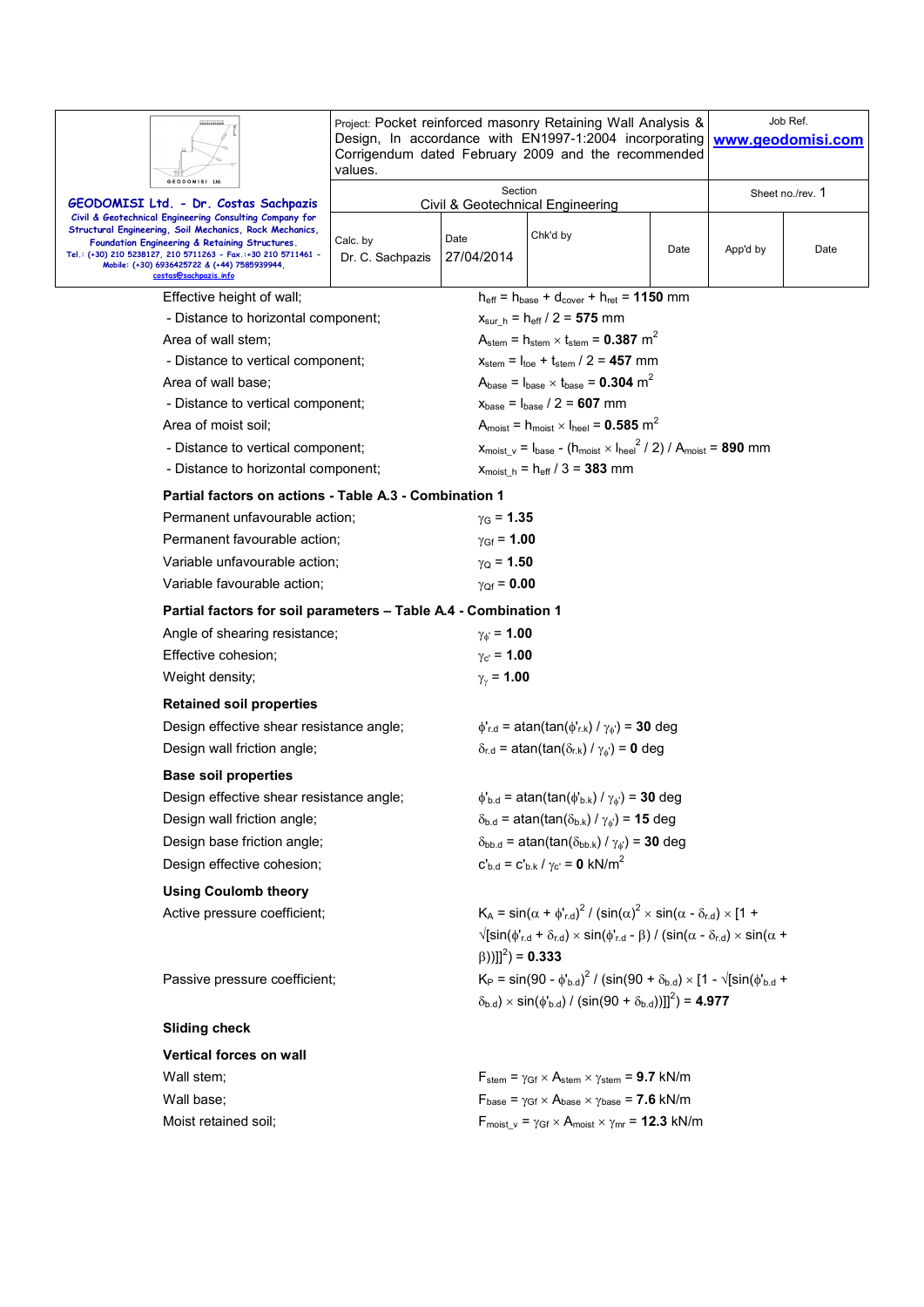| <b>GEODOMISI Ltd</b>                                                                                                                                                                                                                                                                                           | Project: Pocket reinforced masonry Retaining Wall Analysis &<br>Design, In accordance with EN1997-1:2004 incorporating<br>Corrigendum dated February 2009 and the recommended<br>values. |                                             |                                                                                                                                                                         |      | Job Ref.<br>www.geodomisi.com |      |  |
|----------------------------------------------------------------------------------------------------------------------------------------------------------------------------------------------------------------------------------------------------------------------------------------------------------------|------------------------------------------------------------------------------------------------------------------------------------------------------------------------------------------|---------------------------------------------|-------------------------------------------------------------------------------------------------------------------------------------------------------------------------|------|-------------------------------|------|--|
| GEODOMISI Ltd. - Dr. Costas Sachpazis                                                                                                                                                                                                                                                                          |                                                                                                                                                                                          | Section                                     | <b>Civil &amp; Geotechnical Engineering</b>                                                                                                                             |      | Sheet no./rev. 1              |      |  |
| Civil & Geotechnical Engineering Consulting Company for<br>Structural Engineering, Soil Mechanics, Rock Mechanics,<br>Foundation Engineering & Retaining Structures.<br>Tel.: (+30) 210 5238127, 210 5711263 - Fax.:+30 210 5711461 -<br>Mobile: (+30) 6936425722 & (+44) 7585939944,<br>costas@sachpazis.info | Calc. by<br>Dr. C. Sachpazis                                                                                                                                                             | Date<br>27/04/2014                          | Chk'd by                                                                                                                                                                | Date | App'd by                      | Date |  |
| Total:                                                                                                                                                                                                                                                                                                         |                                                                                                                                                                                          |                                             | $F_{\text{total }v} = F_{\text{stem}} + F_{\text{base}} + F_{\text{moist }v} = 29.6 \text{ kN/m}$                                                                       |      |                               |      |  |
| <b>Horizontal forces on wall</b>                                                                                                                                                                                                                                                                               |                                                                                                                                                                                          |                                             |                                                                                                                                                                         |      |                               |      |  |
| Surcharge load;                                                                                                                                                                                                                                                                                                |                                                                                                                                                                                          |                                             | $F_{\text{sur h}} = K_A \times \gamma_Q \times \text{Surcharge}_Q \times h_{\text{eff}} = 5.8 \text{ kN/m}$                                                             |      |                               |      |  |
| Moist retained soil;                                                                                                                                                                                                                                                                                           |                                                                                                                                                                                          |                                             | $F_{\text{moist h}} = \gamma_G \times K_A \times \gamma_{\text{mr}} \times {h_{\text{eff}}}^2 / 2 = 6.2 \text{ kN/m}$                                                   |      |                               |      |  |
| Total:                                                                                                                                                                                                                                                                                                         |                                                                                                                                                                                          |                                             | $F_{\text{total}\_h} = F_{\text{moist}\_h} + F_{\text{sur}\_h} = 12 \text{ kN/m}$                                                                                       |      |                               |      |  |
| <b>Check stability against sliding</b>                                                                                                                                                                                                                                                                         |                                                                                                                                                                                          |                                             |                                                                                                                                                                         |      |                               |      |  |
| Base soil resistance;<br>$= 2.7$ kN/m                                                                                                                                                                                                                                                                          |                                                                                                                                                                                          |                                             | $F_{\text{exc h}} = \gamma_{\text{Gf}} \times K_{\text{P}} \times \cos(\delta_{\text{b.d}}) \times \gamma_{\text{mb}} \times (h_{\text{pass}} + h_{\text{base}})^2 / 2$ |      |                               |      |  |
| Base friction;                                                                                                                                                                                                                                                                                                 |                                                                                                                                                                                          |                                             | $F_{\text{friction}} = F_{\text{total v}} \times \tan(\delta_{\text{bb.d}}) = 17.1 \text{ kN/m}$                                                                        |      |                               |      |  |
| Resistance to sliding;                                                                                                                                                                                                                                                                                         |                                                                                                                                                                                          |                                             | $F_{rest} = F_{exc h} + F_{friction} = 19.8$ kN/m                                                                                                                       |      |                               |      |  |
| Factor of safety;                                                                                                                                                                                                                                                                                              |                                                                                                                                                                                          | $FoS_{sl} = F_{rest} / F_{total h} = 1.647$ |                                                                                                                                                                         |      |                               |      |  |
|                                                                                                                                                                                                                                                                                                                |                                                                                                                                                                                          |                                             | PASS - Resistance to sliding is greater than sliding force                                                                                                              |      |                               |      |  |
| <b>Overturning check</b>                                                                                                                                                                                                                                                                                       |                                                                                                                                                                                          |                                             |                                                                                                                                                                         |      |                               |      |  |
| <b>Vertical forces on wall</b>                                                                                                                                                                                                                                                                                 |                                                                                                                                                                                          |                                             |                                                                                                                                                                         |      |                               |      |  |
| Wall stem;                                                                                                                                                                                                                                                                                                     |                                                                                                                                                                                          |                                             | $F_{stem}$ = $\gamma_{GF} \times A_{stem} \times \gamma_{stem}$ = 9.7 kN/m                                                                                              |      |                               |      |  |
| Wall base:                                                                                                                                                                                                                                                                                                     | $F_{\text{base}} = \gamma_{\text{Gf}} \times A_{\text{base}} \times \gamma_{\text{base}} = 7.6 \text{ kN/m}$                                                                             |                                             |                                                                                                                                                                         |      |                               |      |  |
| Moist retained soil:                                                                                                                                                                                                                                                                                           |                                                                                                                                                                                          |                                             | $F_{\text{moist v}} = \gamma_{\text{Gf}} \times A_{\text{moist}} \times \gamma_{\text{mr}} = 12.3 \text{ kN/m}$                                                         |      |                               |      |  |
| Total:                                                                                                                                                                                                                                                                                                         |                                                                                                                                                                                          |                                             | $F_{\text{total }v} = F_{\text{stem}} + F_{\text{base}} + F_{\text{moist }v} = 29.6 \text{ kN/m}$                                                                       |      |                               |      |  |
| <b>Horizontal forces on wall</b>                                                                                                                                                                                                                                                                               |                                                                                                                                                                                          |                                             |                                                                                                                                                                         |      |                               |      |  |
| Surcharge load;                                                                                                                                                                                                                                                                                                |                                                                                                                                                                                          |                                             | $F_{\text{sur h}} = K_A \times \gamma_Q \times \text{Surcharge}_Q \times h_{\text{eff}} = 5.8 \text{ kN/m}$                                                             |      |                               |      |  |
| Moist retained soil:                                                                                                                                                                                                                                                                                           |                                                                                                                                                                                          |                                             | $F_{\text{moist h}} = \gamma_G \times K_A \times \gamma_{\text{mr}} \times {h_{\text{eff}}}^2 / 2 = 6.2 \text{ kN/m}$                                                   |      |                               |      |  |
| Base soil;                                                                                                                                                                                                                                                                                                     |                                                                                                                                                                                          | $2 = -2.7$ kN/m                             | $F_{\text{exc h}} = -\gamma_{\text{Gf}} \times K_{\text{P}} \times \cos(\delta_{\text{b.d}}) \times \gamma_{\text{mb}} \times (h_{\text{pass}} + h_{\text{base}})^2$ /  |      |                               |      |  |
| Total;                                                                                                                                                                                                                                                                                                         |                                                                                                                                                                                          |                                             | $F_{\text{total}\_h}$ = $F_{\text{moist}\_h}$ + $F_{\text{exc}\_h}$ + $F_{\text{sur}\_h}$ = 9.3 kN/m                                                                    |      |                               |      |  |
| Overturning moments on wall                                                                                                                                                                                                                                                                                    |                                                                                                                                                                                          |                                             |                                                                                                                                                                         |      |                               |      |  |
| Surcharge load;                                                                                                                                                                                                                                                                                                |                                                                                                                                                                                          |                                             | $M_{sur\_OT}$ = $F_{sur\_h}$ $\times$ $x_{sur\_h}$ = 3.3 kNm/m                                                                                                          |      |                               |      |  |
| Moist retained soil:                                                                                                                                                                                                                                                                                           |                                                                                                                                                                                          |                                             | $M_{\text{moist OT}} = F_{\text{moist h}} \times x_{\text{moist h}} = 2.4 \text{ kNm/m}$                                                                                |      |                               |      |  |
| Total;                                                                                                                                                                                                                                                                                                         |                                                                                                                                                                                          |                                             | $M_{total\_OT}$ = $M_{moist\_OT}$ + $M_{sur\_OT}$ = 5.7 kNm/m                                                                                                           |      |                               |      |  |
| Restoring moments on wall                                                                                                                                                                                                                                                                                      |                                                                                                                                                                                          |                                             |                                                                                                                                                                         |      |                               |      |  |
| Wall stem;                                                                                                                                                                                                                                                                                                     |                                                                                                                                                                                          |                                             | $M_{stem R} = F_{stem} \times x_{stem} = 4.4$ kNm/m                                                                                                                     |      |                               |      |  |
| Wall base;                                                                                                                                                                                                                                                                                                     |                                                                                                                                                                                          |                                             | $M_{base}$ $_R$ = $F_{base}$ $\times$ $x_{base}$ = 4.6 kNm/m                                                                                                            |      |                               |      |  |
| Moist retained soil;                                                                                                                                                                                                                                                                                           |                                                                                                                                                                                          |                                             | $M_{\text{moist\_R}} = F_{\text{moist\_v}} \times x_{\text{moist\_v}} = 10.9 \text{ kNm/m}$                                                                             |      |                               |      |  |
| Base soil;                                                                                                                                                                                                                                                                                                     |                                                                                                                                                                                          |                                             | $M_{\text{exc\_R}} = -F_{\text{exc\_h}} \times x_{\text{exc\_h}} = 0.2 \text{ kNm/m}$                                                                                   |      |                               |      |  |
| Total;                                                                                                                                                                                                                                                                                                         |                                                                                                                                                                                          | 20.2 kNm/m                                  | $M_{\text{total}\_\text{R}} = M_{\text{stem}\_\text{R}} + M_{\text{base}\_\text{R}} + M_{\text{moist}\_\text{R}} + M_{\text{exc}\_\text{R}} =$                          |      |                               |      |  |
| <b>Check stability against overturning</b>                                                                                                                                                                                                                                                                     |                                                                                                                                                                                          |                                             |                                                                                                                                                                         |      |                               |      |  |
| Factor of safety;                                                                                                                                                                                                                                                                                              |                                                                                                                                                                                          |                                             | $FoS_{ot} = M_{total, R} / M_{total, OT} = 3.543$                                                                                                                       |      |                               |      |  |
|                                                                                                                                                                                                                                                                                                                |                                                                                                                                                                                          |                                             |                                                                                                                                                                         |      |                               |      |  |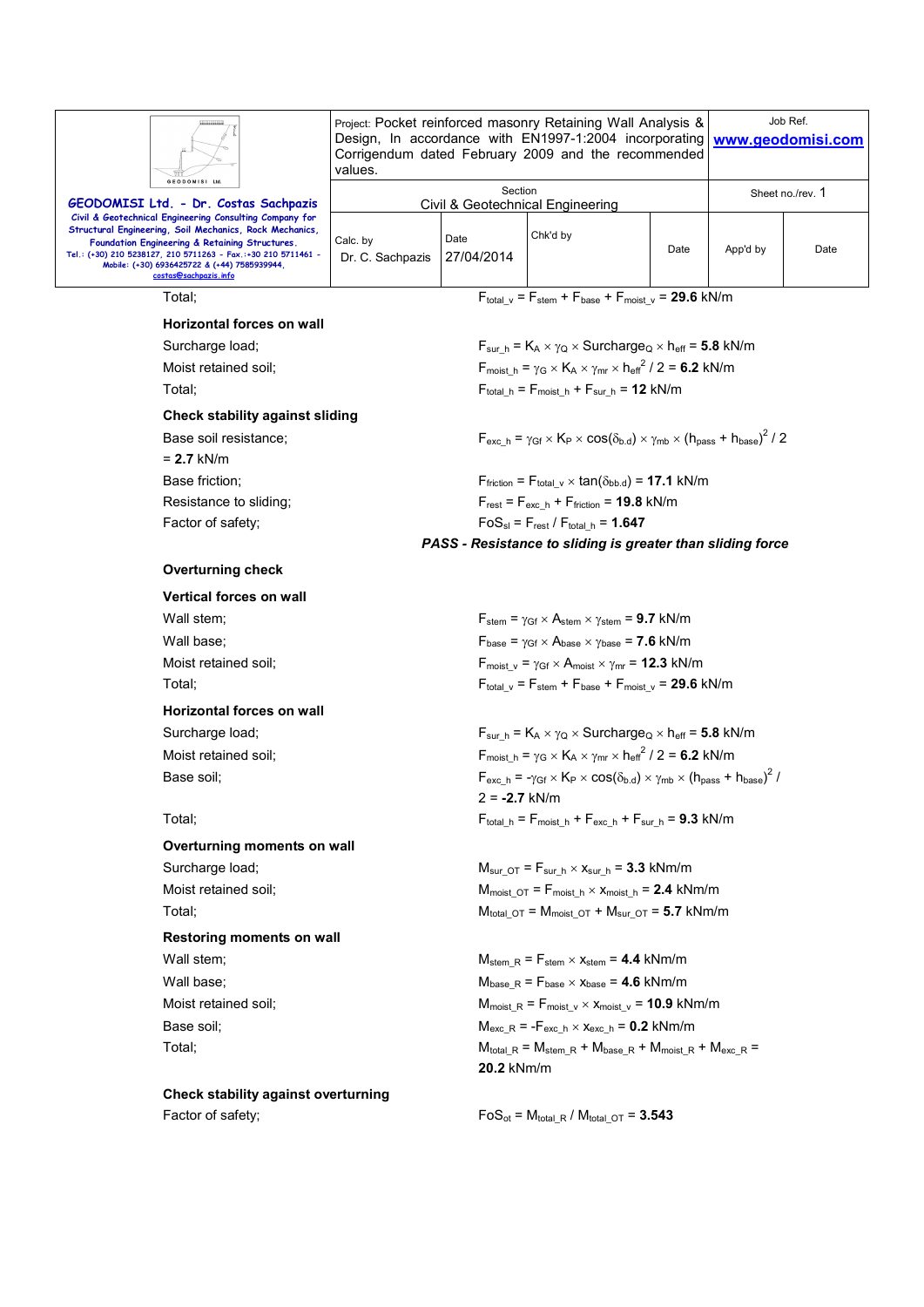| GEODOMISI Ltd.                                                                                                                                                                                                                                                                                                 | Project: Pocket reinforced masonry Retaining Wall Analysis &<br>Design, In accordance with EN1997-1:2004 incorporating www.geodomisi.com<br>Corrigendum dated February 2009 and the recommended<br>values. |                    |          |      | Job Ref.         |      |
|----------------------------------------------------------------------------------------------------------------------------------------------------------------------------------------------------------------------------------------------------------------------------------------------------------------|------------------------------------------------------------------------------------------------------------------------------------------------------------------------------------------------------------|--------------------|----------|------|------------------|------|
| GEODOMISI Ltd. - Dr. Costas Sachpazis                                                                                                                                                                                                                                                                          | Section<br>Civil & Geotechnical Engineering                                                                                                                                                                |                    |          |      | Sheet no./rev. 1 |      |
| Civil & Geotechnical Engineering Consulting Company for<br>Structural Engineering, Soil Mechanics, Rock Mechanics,<br>Foundation Engineering & Retaining Structures.<br>Tel.: (+30) 210 5238127, 210 5711263 - Fax.:+30 210 5711461 -<br>Mobile: (+30) 6936425722 & (+44) 7585939944.<br>costas@sachpazis.info | Calc. by<br>Dr. C. Sachpazis                                                                                                                                                                               | Date<br>27/04/2014 | Chk'd by | Date | App'd by         | Date |

*PASS - Maximum restoring moment is greater than overturning moment* 

### **Bearing pressure check**

## **Vertical forces on wall**

**Horizontal forces on wall** 

### **Moments on wall**

# **Check bearing pressure**  Distance to reaction;  $\overline{x} = M_{total}/F_{total} = 603$  mm Eccentricity of reaction;  $e = \overline{x} - I_{base} / 2 = -4$  mm Loaded length of base;  $l_{load} = 2 \times \overline{x} = 1206$  mm Bearing pressure at toe;  $q_{\text{toe}} = F_{\text{total_v}} / I_{\text{load}} = 41.2 \text{ kN/m}^2$ Bearing pressure at heel;  $q_{\text{heel}} = 0 \text{ kN/m}^2$ Effective overburden pressure;  $q = (t_{base} + d_{cover}) \times \gamma_{mb} = 4.5 \text{ kN/m}^2$ Design effective overburden pressure;

Foundation shape factors;  $s_q = 1$ 

Load inclination factors;  $H = F_{total/h} = 0$  kN/m

Wall stem;  $\mathsf{F}_{\mathsf{stem}} = \gamma_{\mathsf{G}} \times \mathsf{A}_{\mathsf{stem}} \times \gamma_{\mathsf{stem}} = 13.1 \text{ kN/m}$ Wall base;  $\qquad \qquad$  F<sub>base</sub> =  $\gamma$ <sup>G</sup> × A<sub>base</sub> ×  $\gamma$ <sub>base</sub> = **10.3** kN/m Surcharge load; Surcharge<sub>Q</sub> × Surcharge<sub>Q</sub> × l<sub>heel</sub> = **9.8** kN/m Moist retained soil;  $F_{\text{moist v}} = \gamma_G \times A_{\text{moist}} \times \gamma_{\text{mr}} = 16.6 \text{ kN/m}$ Total; The step  $\frac{1}{2}$   $\frac{1}{2}$   $\frac{1}{2}$   $\frac{1}{2}$   $\frac{1}{2}$   $\frac{1}{2}$   $\frac{1}{2}$   $\frac{1}{2}$   $\frac{1}{2}$   $\frac{1}{2}$   $\frac{1}{2}$   $\frac{1}{2}$   $\frac{1}{2}$   $\frac{1}{2}$   $\frac{1}{2}$   $\frac{1}{2}$   $\frac{1}{2}$   $\frac{1}{2}$   $\frac{1}{2}$   $\frac{1}{2}$   $\frac{1$ 

Surcharge load; Faurehood, For  $F_{\text{sur h}} = K_A \times \gamma_Q \times \text{Surcharge}_Q \times h_{\text{eff}} = 5.8 \text{ kN/m}$ Moist retained soil;  $F_{\text{moist\_h}} = \gamma_G \times K_A \times \gamma_{\text{mr}} \times h_{\text{eff}}^2 / 2 = 6.2 \text{ kN/m}$ Total; Fotal  $h = \max(F_{\text{model}} + F_{\text{pass}} + F_{\text{Sur}} + F_{\text{total}} \vee x$  $tan(\delta_{bb.d})$ , 0 kN/m) = 0 kN/m

Wall stem;  $M_{\text{stem}} = F_{\text{stem}} \times x_{\text{stem}} = 6 \text{ kNm/m}$ Wall base;  $M_{base} = F_{base} \times x_{base} = 6.2 \text{ kNm/m}$ Surcharge load;  $M_{sur} = F_{sur_v} \times x_{sur_v} - F_{sur_h} \times x_{sur_h} = 5.4$  kNm/m Moist retained soil;  $M_{\text{moist}} = F_{\text{moist}} \vee \times x_{\text{moist}} \vee - F_{\text{moist}} \wedge \times x_{\text{moist}} \wedge = 12.4$ kNm/m  $\mathsf{N}_{\text{total}} = \mathsf{M}_{\text{stem}} + \mathsf{M}_{\text{base}} + \mathsf{M}_{\text{miss}} + \mathsf{M}_{\text{sur}} = 29.9 \text{ kNm/m}$ 

 $q' = q / \gamma_v = 4.5$  kN/m<sup>2</sup> Bearing resistance factors;  $N_q = Exp(\pi \times tan(\phi'_{b.d})) \times (tan(45 deg + \phi'_{b.d}/ 2))^2 =$ **18.401**  $N_c = (N_a - 1) \times \cot(\phi_{b,d}) = 30.14$  $N_{\gamma}$  = 2  $\times$  (N<sub>q</sub> - 1)  $\times$  tan( $\phi$ <sup>1</sup><sub>b.d</sub>) = **20.093**  $s_{\gamma} = 1$  $s_c = 1$  $V = F_{total}$ <sub>v</sub> = **49.6** kN/m  $m = 2$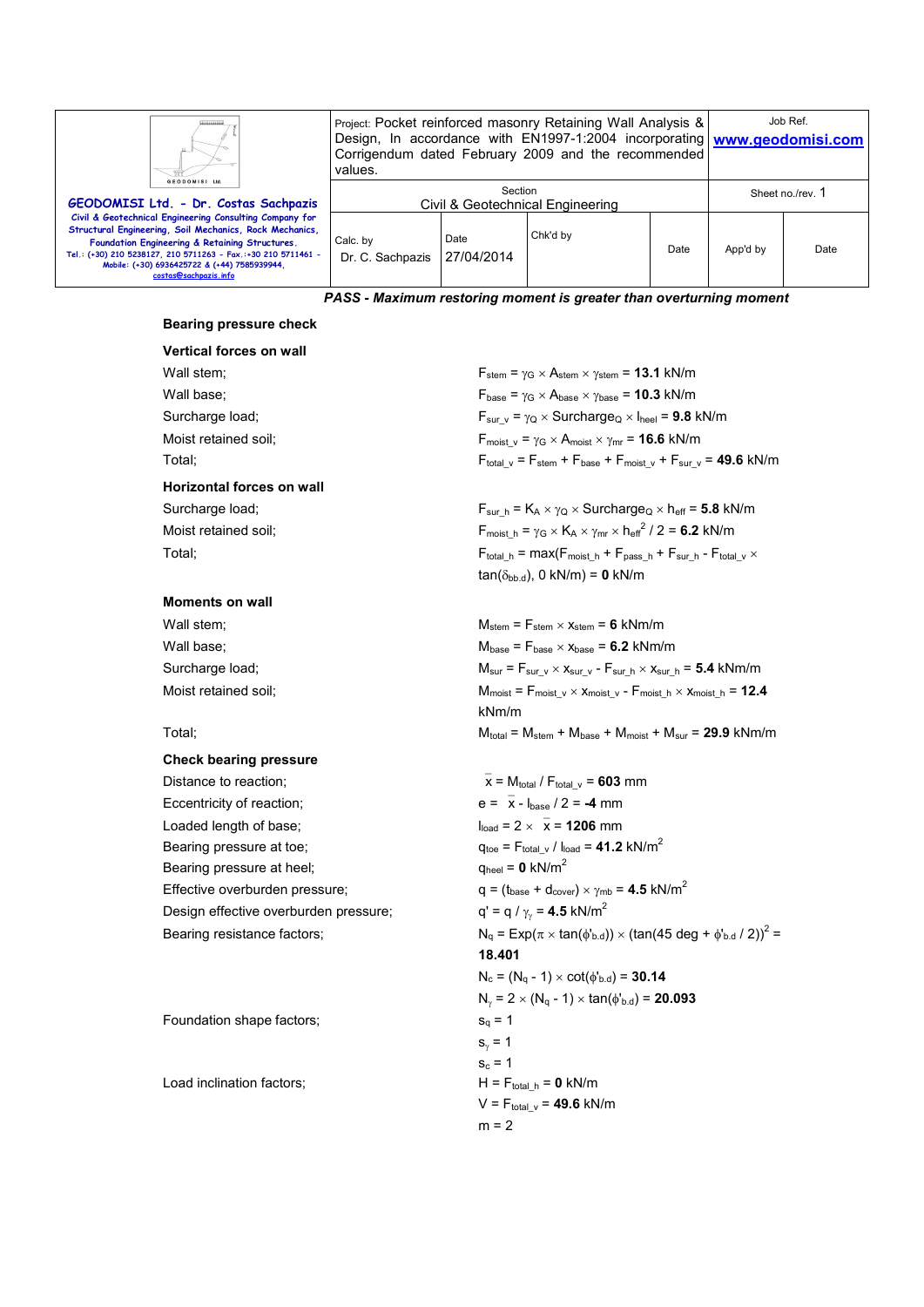| GEODOMISI Ltd                                                                                                                                                                                                                                                                                                  | Project: Pocket reinforced masonry Retaining Wall Analysis &<br>Design, In accordance with EN1997-1:2004 incorporating<br>Corrigendum dated February 2009 and the recommended<br>values. |                                                                                            | Job Ref.<br>www.geodomisi.com                                                                                                                                                                           |      |                  |      |  |  |
|----------------------------------------------------------------------------------------------------------------------------------------------------------------------------------------------------------------------------------------------------------------------------------------------------------------|------------------------------------------------------------------------------------------------------------------------------------------------------------------------------------------|--------------------------------------------------------------------------------------------|---------------------------------------------------------------------------------------------------------------------------------------------------------------------------------------------------------|------|------------------|------|--|--|
| GEODOMISI Ltd. - Dr. Costas Sachpazis                                                                                                                                                                                                                                                                          | Section<br>Civil & Geotechnical Engineering                                                                                                                                              |                                                                                            |                                                                                                                                                                                                         |      | Sheet no./rev. 1 |      |  |  |
| Civil & Geotechnical Engineering Consulting Company for<br>Structural Engineering, Soil Mechanics, Rock Mechanics,<br>Foundation Engineering & Retaining Structures.<br>Tel.: (+30) 210 5238127, 210 5711263 - Fax.:+30 210 5711461 -<br>Mobile: (+30) 6936425722 & (+44) 7585939944,<br>costas@sachpazis.info | Calc. by<br>Dr. C. Sachpazis                                                                                                                                                             | Date<br>27/04/2014                                                                         | Chk'd by                                                                                                                                                                                                | Date | App'd by         | Date |  |  |
|                                                                                                                                                                                                                                                                                                                |                                                                                                                                                                                          |                                                                                            | $i_q = [1 - H / (V + I_{load} \times C_{b,d} \times \cot(\phi_{b,d}))]^m = 1$                                                                                                                           |      |                  |      |  |  |
|                                                                                                                                                                                                                                                                                                                |                                                                                                                                                                                          |                                                                                            | $i_y = [1 - H / (V + I_{load} \times C_{b.d} \times \cot(\phi_{b.d}))]^{(m+1)} = 1$                                                                                                                     |      |                  |      |  |  |
|                                                                                                                                                                                                                                                                                                                |                                                                                                                                                                                          |                                                                                            | $i_c = i_q - (1 - i_q) / (N_c \times \tan(\phi_{b.d})) = 1$                                                                                                                                             |      |                  |      |  |  |
| Net ultimate bearing capacity;                                                                                                                                                                                                                                                                                 |                                                                                                                                                                                          |                                                                                            | $n_f = c'_{b.d} \times N_c \times s_c \times i_c + q' \times N_q \times s_q \times i_q + 0.5 \times \gamma_{mb}$                                                                                        |      |                  |      |  |  |
|                                                                                                                                                                                                                                                                                                                |                                                                                                                                                                                          |                                                                                            | $\times$ l <sub>load</sub> $\times$ N <sub>y</sub> $\times$ s <sub>y</sub> $\times$ i <sub>y</sub> = 300.9 kN/m <sup>2</sup>                                                                            |      |                  |      |  |  |
| Factor of safety;                                                                                                                                                                                                                                                                                              |                                                                                                                                                                                          |                                                                                            | $FoS_{bp} = n_f / max(q_{toe}, q_{heel}) = 7.31$                                                                                                                                                        |      |                  |      |  |  |
|                                                                                                                                                                                                                                                                                                                |                                                                                                                                                                                          |                                                                                            | PASS - Allowable bearing pressure exceeds maximum applied bearing pressure                                                                                                                              |      |                  |      |  |  |
| Partial factors on actions - Table A.3 - Combination 2                                                                                                                                                                                                                                                         |                                                                                                                                                                                          |                                                                                            |                                                                                                                                                                                                         |      |                  |      |  |  |
| Permanent unfavourable action;                                                                                                                                                                                                                                                                                 |                                                                                                                                                                                          | $\gamma$ <sub>G</sub> = 1.00                                                               |                                                                                                                                                                                                         |      |                  |      |  |  |
| Permanent favourable action;                                                                                                                                                                                                                                                                                   |                                                                                                                                                                                          | $y_{Gf} = 1.00$                                                                            |                                                                                                                                                                                                         |      |                  |      |  |  |
| Variable unfavourable action;                                                                                                                                                                                                                                                                                  |                                                                                                                                                                                          | $\gamma_{\rm Q}$ = 1.30                                                                    |                                                                                                                                                                                                         |      |                  |      |  |  |
| Variable favourable action;                                                                                                                                                                                                                                                                                    |                                                                                                                                                                                          | $\gamma_{Qf} = 0.00$                                                                       |                                                                                                                                                                                                         |      |                  |      |  |  |
| Partial factors for soil parameters - Table A.4 - Combination 2                                                                                                                                                                                                                                                |                                                                                                                                                                                          |                                                                                            |                                                                                                                                                                                                         |      |                  |      |  |  |
| Angle of shearing resistance;                                                                                                                                                                                                                                                                                  |                                                                                                                                                                                          | $\gamma_{\phi} = 1.25$                                                                     |                                                                                                                                                                                                         |      |                  |      |  |  |
| Effective cohesion;                                                                                                                                                                                                                                                                                            |                                                                                                                                                                                          | $\gamma_{C} = 1.25$                                                                        |                                                                                                                                                                                                         |      |                  |      |  |  |
| Weight density;                                                                                                                                                                                                                                                                                                |                                                                                                                                                                                          | $\gamma_{\gamma}$ = 1.00                                                                   |                                                                                                                                                                                                         |      |                  |      |  |  |
| <b>Retained soil properties</b>                                                                                                                                                                                                                                                                                |                                                                                                                                                                                          |                                                                                            |                                                                                                                                                                                                         |      |                  |      |  |  |
| Design effective shear resistance angle;                                                                                                                                                                                                                                                                       |                                                                                                                                                                                          |                                                                                            | $\phi'_{r.d}$ = atan(tan( $\phi'_{r.k}$ ) / $\gamma_{\phi'}$ ) = 24.8 deg                                                                                                                               |      |                  |      |  |  |
| Design wall friction angle;                                                                                                                                                                                                                                                                                    |                                                                                                                                                                                          |                                                                                            | $\delta_{r.d}$ = atan(tan( $\delta_{r.k}$ ) / $\gamma_{\phi}$ ) = 0 deg                                                                                                                                 |      |                  |      |  |  |
| <b>Base soil properties</b>                                                                                                                                                                                                                                                                                    |                                                                                                                                                                                          |                                                                                            |                                                                                                                                                                                                         |      |                  |      |  |  |
| Design effective shear resistance angle;                                                                                                                                                                                                                                                                       |                                                                                                                                                                                          |                                                                                            | $\phi_{\rm b.d}$ = atan(tan( $\phi_{\rm b.k}$ ) / $\gamma_{\phi}$ ) = <b>24.8</b> deg                                                                                                                   |      |                  |      |  |  |
| Design wall friction angle;                                                                                                                                                                                                                                                                                    |                                                                                                                                                                                          | $\delta_{b.d}$ = atan(tan( $\delta_{b.k}$ ) / $\gamma_{\phi}$ ) = 12.1 deg                 |                                                                                                                                                                                                         |      |                  |      |  |  |
| Design base friction angle;                                                                                                                                                                                                                                                                                    |                                                                                                                                                                                          | $\delta_{\text{bb.d}}$ = atan(tan( $\delta_{\text{bb.k}}$ ) / $\gamma_{\phi}$ ) = 24.8 deg |                                                                                                                                                                                                         |      |                  |      |  |  |
| Design effective cohesion;                                                                                                                                                                                                                                                                                     |                                                                                                                                                                                          | $c'_{b.d} = c'_{b.k} / \gamma_{c'} = 0$ kN/m <sup>2</sup>                                  |                                                                                                                                                                                                         |      |                  |      |  |  |
| <b>Using Coulomb theory</b>                                                                                                                                                                                                                                                                                    |                                                                                                                                                                                          |                                                                                            |                                                                                                                                                                                                         |      |                  |      |  |  |
| Active pressure coefficient;                                                                                                                                                                                                                                                                                   |                                                                                                                                                                                          |                                                                                            | $K_A = \sin(\alpha + \phi'_{rad})^2 / (\sin(\alpha)^2 \times \sin(\alpha - \delta_{rad}) \times [1 +$                                                                                                   |      |                  |      |  |  |
|                                                                                                                                                                                                                                                                                                                |                                                                                                                                                                                          | $(\beta))]$ ] <sup>2</sup> ) = <b>0.409</b>                                                | $\sqrt{\left[\sin(\phi_{r,d} + \delta_{r,d}) \times \sin(\phi_{r,d} - \beta) / (\sin(\alpha - \delta_{r,d}) \times \sin(\alpha + \delta_{r,d})\right]}$                                                 |      |                  |      |  |  |
| Passive pressure coefficient;                                                                                                                                                                                                                                                                                  |                                                                                                                                                                                          |                                                                                            | $K_P = \sin(90 - \phi_{b,d})^2 / (\sin(90 + \delta_{b,d}) \times [1 - \sqrt{[\sin(\phi_{b,d} +$<br>$(\delta_{b,d}) \times \sin(\phi_{b,d}) / (\sin(90 + \delta_{b,d}))$ ] <sup>2</sup> ) = <b>3.473</b> |      |                  |      |  |  |
| <b>Sliding check</b>                                                                                                                                                                                                                                                                                           |                                                                                                                                                                                          |                                                                                            |                                                                                                                                                                                                         |      |                  |      |  |  |
| Vertical forces on wall                                                                                                                                                                                                                                                                                        |                                                                                                                                                                                          |                                                                                            |                                                                                                                                                                                                         |      |                  |      |  |  |
| Wall stem;                                                                                                                                                                                                                                                                                                     |                                                                                                                                                                                          |                                                                                            | $F_{stem} = \gamma_{Gf} \times A_{stem} \times \gamma_{stem} = 9.7$ kN/m                                                                                                                                |      |                  |      |  |  |
| Wall base;                                                                                                                                                                                                                                                                                                     |                                                                                                                                                                                          |                                                                                            | $F_{\text{base}} = \gamma_{\text{Gf}} \times A_{\text{base}} \times \gamma_{\text{base}} = 7.6 \text{ kN/m}$                                                                                            |      |                  |      |  |  |
| Moist retained soil:                                                                                                                                                                                                                                                                                           |                                                                                                                                                                                          |                                                                                            | $F_{\text{moist }\nu} = \gamma_{\text{Gf}} \times A_{\text{moist }\times \gamma_{\text{mr}}} = 12.3 \text{ kN/m}$                                                                                       |      |                  |      |  |  |
| Total;                                                                                                                                                                                                                                                                                                         |                                                                                                                                                                                          |                                                                                            | $F_{total_v} = F_{stem} + F_{base} + F_{moist_v} = 29.6$ kN/m                                                                                                                                           |      |                  |      |  |  |
|                                                                                                                                                                                                                                                                                                                |                                                                                                                                                                                          |                                                                                            |                                                                                                                                                                                                         |      |                  |      |  |  |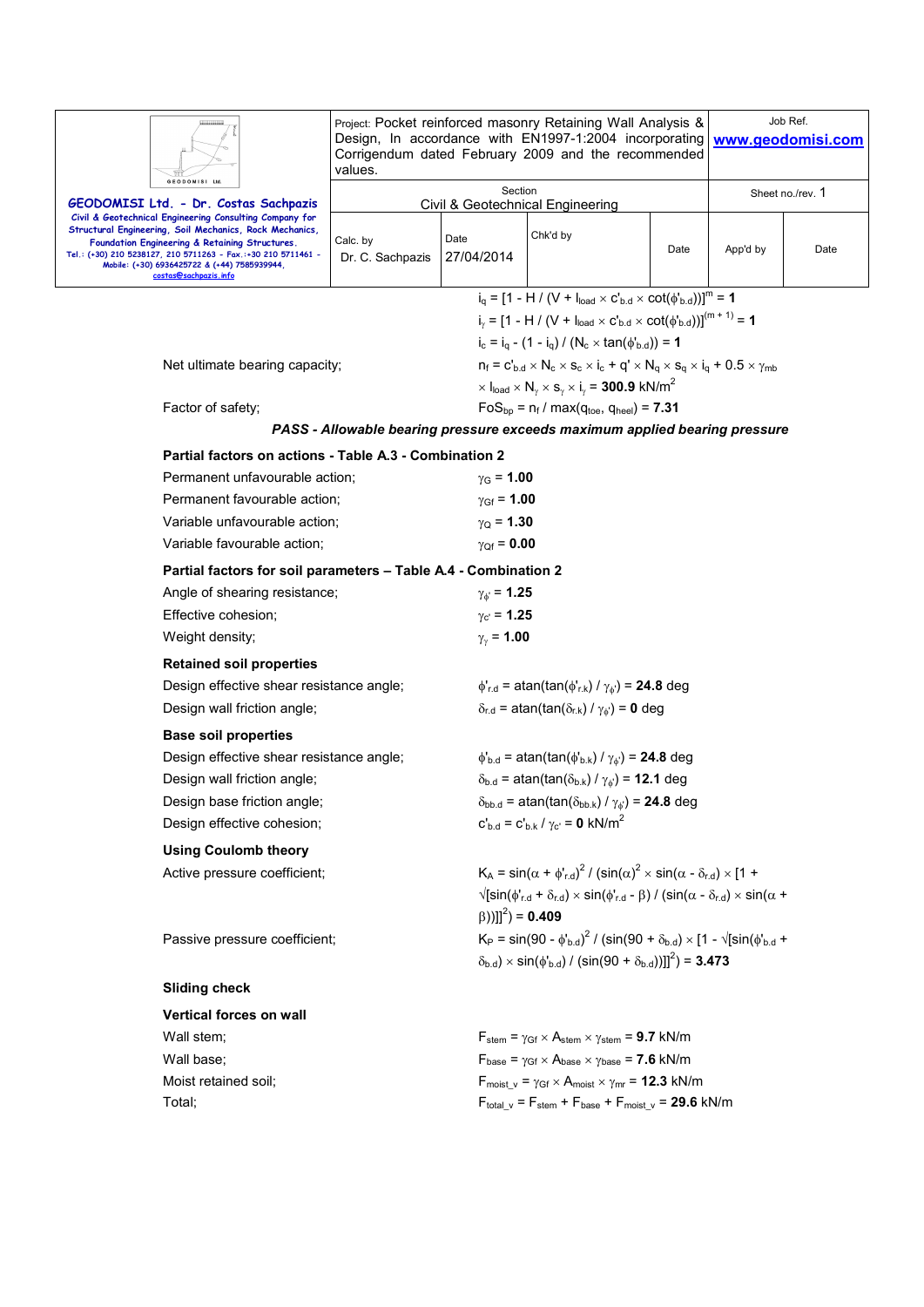|                                                                                                               | Project: Pocket reinforced masonry Retaining Wall Analysis &<br>Design, In accordance with EN1997-1:2004 incorporating<br>Corrigendum dated February 2009 and the recommended<br>values. | Job Ref.<br>www.geodomisi.com |                                                                                                                                                                         |      |                  |      |  |
|---------------------------------------------------------------------------------------------------------------|------------------------------------------------------------------------------------------------------------------------------------------------------------------------------------------|-------------------------------|-------------------------------------------------------------------------------------------------------------------------------------------------------------------------|------|------------------|------|--|
| GEODOMISI Ltd.                                                                                                |                                                                                                                                                                                          | Section                       |                                                                                                                                                                         |      | Sheet no./rev. 1 |      |  |
| GEODOMISI Ltd. - Dr. Costas Sachpazis<br>Civil & Geotechnical Engineering Consulting Company for              | <b>Civil &amp; Geotechnical Engineering</b>                                                                                                                                              |                               |                                                                                                                                                                         |      |                  |      |  |
| Structural Engineering, Soil Mechanics, Rock Mechanics,<br>Foundation Engineering & Retaining Structures.     | Calc. by                                                                                                                                                                                 | Date                          | Chk'd by                                                                                                                                                                |      |                  |      |  |
| Tel.: (+30) 210 5238127, 210 5711263 - Fax.:+30 210 5711461 -<br>Mobile: (+30) 6936425722 & (+44) 7585939944, | Dr. C. Sachpazis                                                                                                                                                                         | 27/04/2014                    |                                                                                                                                                                         | Date | App'd by         | Date |  |
| costas@sachpazis.info                                                                                         |                                                                                                                                                                                          |                               |                                                                                                                                                                         |      |                  |      |  |
| Horizontal forces on wall                                                                                     |                                                                                                                                                                                          |                               |                                                                                                                                                                         |      |                  |      |  |
| Surcharge load;                                                                                               |                                                                                                                                                                                          |                               | $F_{sur h} = K_A \times \gamma_Q \times$ Surcharge <sub>Q</sub> $\times$ h <sub>eff</sub> = 6.1 kN/m                                                                    |      |                  |      |  |
| Moist retained soil:                                                                                          |                                                                                                                                                                                          |                               | $F_{\text{moist h}} = \gamma_G \times K_A \times \gamma_{\text{mr}} \times h_{\text{eff}}^2 / 2 = 5.7 \text{ kN/m}$                                                     |      |                  |      |  |
| Total:                                                                                                        |                                                                                                                                                                                          |                               | $F_{\text{total h}} = F_{\text{moist h}} + F_{\text{sur h}} = 11.8 \text{ kN/m}$                                                                                        |      |                  |      |  |
| <b>Check stability against sliding</b>                                                                        |                                                                                                                                                                                          |                               |                                                                                                                                                                         |      |                  |      |  |
| Base soil resistance;                                                                                         |                                                                                                                                                                                          |                               | $F_{\text{exc h}} = \gamma_{\text{Gf}} \times K_{\text{P}} \times \cos(\delta_{\text{b.d}}) \times \gamma_{\text{mb}} \times (h_{\text{pass}} + h_{\text{base}})^2 / 2$ |      |                  |      |  |
| $= 1.9$ kN/m                                                                                                  |                                                                                                                                                                                          |                               |                                                                                                                                                                         |      |                  |      |  |
| Base friction:                                                                                                |                                                                                                                                                                                          |                               | $F_{\text{friction}} = F_{\text{total v}} \times \tan(\delta_{\text{bb.d}}) = 13.7 \text{ kN/m}$                                                                        |      |                  |      |  |
| Resistance to sliding:                                                                                        |                                                                                                                                                                                          |                               | $F_{rest} = F_{exc h} + F_{friction} = 15.6$ kN/m<br>$FoS_{sl} = F_{rest} / F_{total h} = 1.319$                                                                        |      |                  |      |  |
| Factor of safety;                                                                                             |                                                                                                                                                                                          |                               | PASS - Resistance to sliding is greater than sliding force                                                                                                              |      |                  |      |  |
|                                                                                                               |                                                                                                                                                                                          |                               |                                                                                                                                                                         |      |                  |      |  |
| <b>Overturning check</b>                                                                                      |                                                                                                                                                                                          |                               |                                                                                                                                                                         |      |                  |      |  |
| <b>Vertical forces on wall</b>                                                                                |                                                                                                                                                                                          |                               |                                                                                                                                                                         |      |                  |      |  |
| Wall stem;                                                                                                    |                                                                                                                                                                                          |                               | $F_{stem}$ = $\gamma_{GF}$ $\times$ Astem $\times$ $\gamma_{stem}$ = 9.7 kN/m                                                                                           |      |                  |      |  |
| Wall base;                                                                                                    |                                                                                                                                                                                          |                               | $F_{base} = \gamma_{GF} \times A_{base} \times \gamma_{base} = 7.6$ kN/m                                                                                                |      |                  |      |  |
| Moist retained soil:                                                                                          |                                                                                                                                                                                          |                               | $F_{\text{moist v}} = \gamma_{\text{Gf}} \times A_{\text{moist}} \times \gamma_{\text{mr}} = 12.3 \text{ kN/m}$                                                         |      |                  |      |  |
| Total:                                                                                                        |                                                                                                                                                                                          |                               | $F_{\text{total }v} = F_{\text{stem}} + F_{\text{base}} + F_{\text{moist }v} = 29.6 \text{ kN/m}$                                                                       |      |                  |      |  |
| <b>Horizontal forces on wall</b>                                                                              |                                                                                                                                                                                          |                               |                                                                                                                                                                         |      |                  |      |  |
| Surcharge load;                                                                                               |                                                                                                                                                                                          |                               | $F_{\text{sur h}} = K_A \times \gamma_Q \times \text{Surcharge}_Q \times h_{\text{eff}} = 6.1 \text{ kN/m}$                                                             |      |                  |      |  |
| Moist retained soil;                                                                                          |                                                                                                                                                                                          |                               | $F_{\text{moist h}} = \gamma_G \times K_A \times \gamma_{\text{mr}} \times h_{\text{eff}}^2 / 2 = 5.7 \text{ kN/m}$                                                     |      |                  |      |  |
| Base soil;                                                                                                    |                                                                                                                                                                                          |                               | $F_{\text{exc h}} = -\gamma_{\text{Gf}} \times K_{\text{P}} \times \cos(\delta_{\text{b.d}}) \times \gamma_{\text{mb}} \times (h_{\text{pass}} + h_{\text{base}})^2$    |      |                  |      |  |
|                                                                                                               |                                                                                                                                                                                          | $2 = -1.9$ kN/m               |                                                                                                                                                                         |      |                  |      |  |
| Total;                                                                                                        |                                                                                                                                                                                          |                               | $F_{\text{total\_h}} = F_{\text{moist\_h}} + F_{\text{exc\_h}} + F_{\text{sur\_h}} = 9.9 \text{ kN/m}$                                                                  |      |                  |      |  |
| Overturning moments on wall                                                                                   |                                                                                                                                                                                          |                               |                                                                                                                                                                         |      |                  |      |  |
| Surcharge load;                                                                                               |                                                                                                                                                                                          |                               | $M_{\text{sur OT}} = F_{\text{sur h}} \times x_{\text{sur h}} = 3.5 \text{ kNm/m}$                                                                                      |      |                  |      |  |
| Moist retained soil:                                                                                          |                                                                                                                                                                                          |                               | $M_{\text{moist\ Of}} = F_{\text{moist\ h}} \times x_{\text{moist\ h}} = 2.2 \text{ kNm/m}$                                                                             |      |                  |      |  |
| Total;                                                                                                        |                                                                                                                                                                                          |                               | $M_{\text{total OT}} = M_{\text{moist OT}} + M_{\text{sur OT}} = 5.7 \text{ kNm/m}$                                                                                     |      |                  |      |  |
| Restoring moments on wall                                                                                     |                                                                                                                                                                                          |                               |                                                                                                                                                                         |      |                  |      |  |
| Wall stem;                                                                                                    |                                                                                                                                                                                          |                               | $M_{stem R}$ = $F_{stem}$ $\times$ $x_{stem}$ = 4.4 kNm/m                                                                                                               |      |                  |      |  |
| Wall base;                                                                                                    |                                                                                                                                                                                          |                               | $M_{base R} = F_{base} \times X_{base} = 4.6$ kNm/m                                                                                                                     |      |                  |      |  |
| Moist retained soil;                                                                                          |                                                                                                                                                                                          |                               | $M_{\text{moist\_R}} = F_{\text{moist\_v}} \times X_{\text{moist\_v}} = 10.9 \text{ kNm/m}$                                                                             |      |                  |      |  |
| Base soil;                                                                                                    | $M_{\text{exc R}} = -F_{\text{exc h}} \times x_{\text{exc h}} = 0.2 \text{ kNm/m}$                                                                                                       |                               |                                                                                                                                                                         |      |                  |      |  |
| Total;                                                                                                        |                                                                                                                                                                                          | 20.1 kNm/m                    | $M_{\text{total R}} = M_{\text{stem R}} + M_{\text{base R}} + M_{\text{moist R}} + M_{\text{exc R}} =$                                                                  |      |                  |      |  |
| <b>Check stability against overturning</b>                                                                    |                                                                                                                                                                                          |                               |                                                                                                                                                                         |      |                  |      |  |
| Factor of safety;                                                                                             |                                                                                                                                                                                          |                               | $FoS_{ot} = M_{total, R} / M_{total, OT} = 3.535$                                                                                                                       |      |                  |      |  |

*PASS - Maximum restoring moment is greater than overturning moment*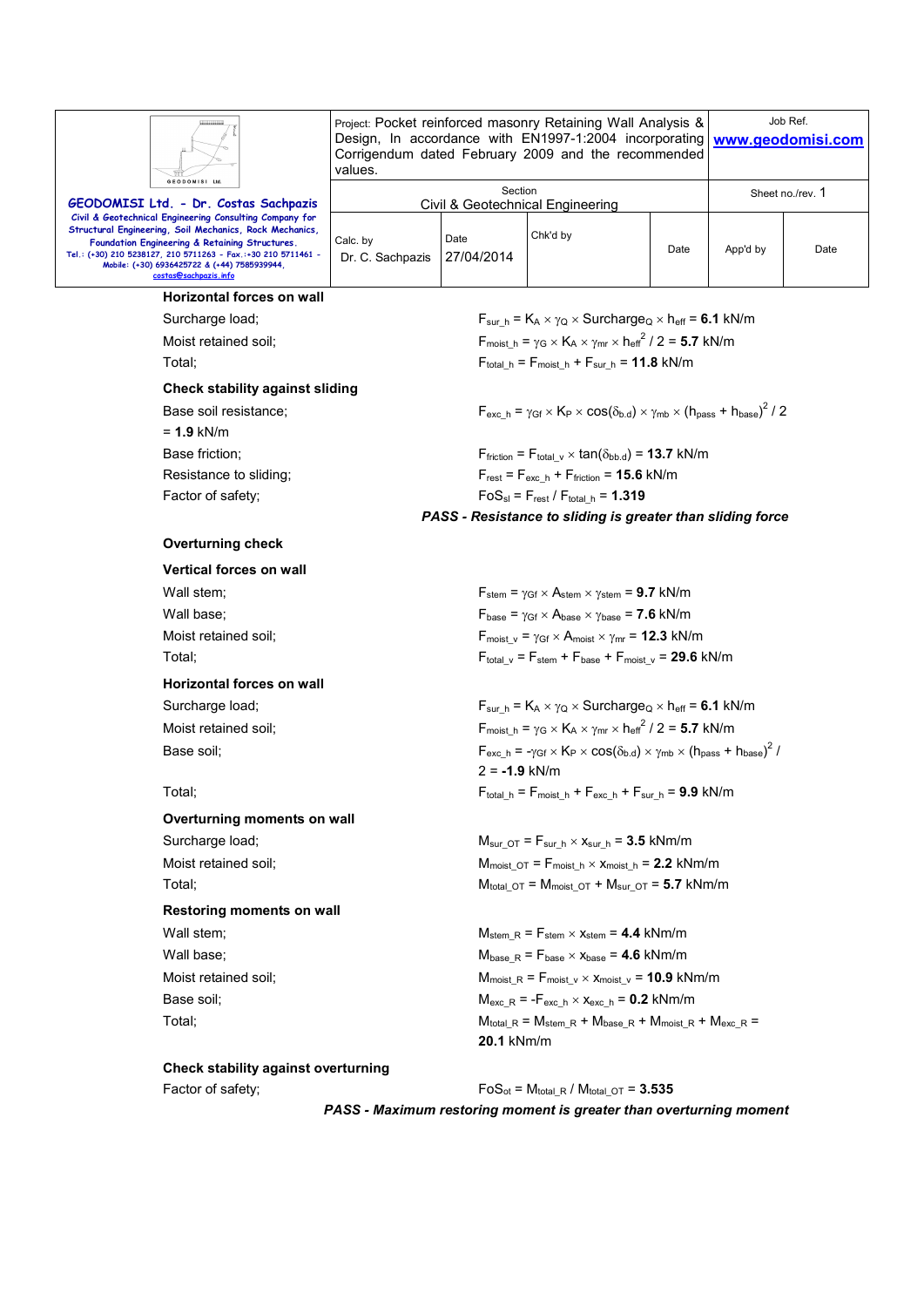

| Vertical forces on wall   |                                                                                                                         |
|---------------------------|-------------------------------------------------------------------------------------------------------------------------|
| Wall stem;                | $F_{stem}$ = $\gamma$ <sub>G</sub> $\times$ A <sub>stem</sub> $\times$ $\gamma$ <sub>stem</sub> = <b>9.7</b> kN/m       |
| Wall base;                | $F_{base} = \gamma_G \times A_{base} \times \gamma_{base} = 7.6$ kN/m                                                   |
| Surcharge load;           | $F_{\text{sur v}} = \gamma_{\text{Q}} \times \text{Surcharge}_{\text{Q}} \times I_{\text{heel}} = 8.5 \text{ kN/m}$     |
| Moist retained soil;      | $F_{\text{moist v}} = \gamma_G \times A_{\text{moist}} \times \gamma_{\text{mr}} = 12.3 \text{ kN/m}$                   |
| Total:                    | $F_{\text{total v}} = F_{\text{stem}} + F_{\text{base}} + F_{\text{moist v}} + F_{\text{sur v}} = 38$ kN/m              |
| Horizontal forces on wall |                                                                                                                         |
| Surcharge load;           | $F_{\text{sur h}} = K_A \times \gamma_Q \times \text{Surcharge}_Q \times h_{\text{eff}} = 6.1 \text{ kN/m}$             |
| Moist retained soil;      | $F_{\text{moist h}} = \gamma_G \times K_A \times \gamma_{\text{mr}} \times {h_{\text{eff}}}^2 / 2 = 5.7 \text{ kN/m}$   |
| Total;                    | $F_{\text{total h}} = \text{max}(F_{\text{moist h}} + F_{\text{pass h}} + F_{\text{sur h}} - F_{\text{total v}} \times$ |

### **Moments on wall**

### **Check bearing pressure**

Distance to reaction;  $\overline{x} = M_{total}/F_{total} = 574$  mm Eccentricity of reaction;  $e = \overline{x} - I_{base} / 2 = -34$  mm Loaded length of base;  $l_{load} = 2 \times \overline{x} = 1147$  mm Bearing pressure at toe;  $q_{\text{toe}} = F_{\text{total}} / l_{\text{load}} = 33.1 \text{ kN/m}^2$ Bearing pressure at heel;  $q_{\text{heel}} = 0 \text{ kN/m}^2$ Effective overburden pressure;  $q = (t_{base} + d_{cover}) \times \gamma_{mb} = 4.5 \text{ kN/m}^2$ Design effective overburden pressure;

Foundation shape factors;  $s_q = 1$ 

 $tan(\delta_{\text{bb.d}})$ , 0 kN/m) = **0** kN/m Wall stem;  $M_{\text{stem}} = F_{\text{stem}} \times x_{\text{stem}} = 4.4 \text{ kNm/m}$ Wall base;  $M_{base} = F_{base} \times x_{base} = 4.6 \text{ kNm/m}$ Surcharge load;  $M_{\text{sur}} = F_{\text{sur}} \vee x_{\text{sur}} \vee - F_{\text{sur h}} \times x_{\text{sur h}} = 4 \text{ kNm/m}$ Moist retained soil;  $M_{\text{moist}} = F_{\text{moist\_v}} \times X_{\text{moist\_v}} - F_{\text{moist\_h}} \times X_{\text{moist\_h}} = 8.8$ kNm/m

Total;  $M_{total} = M_{stem} + M_{base} + M_{moist} + M_{sur} = 21.8 \text{ kNm/m}$ 

 $q' = q / \gamma_v = 4.5$  kN/m<sup>2</sup> Bearing resistance factors;  $N_q = Exp(\pi \times tan(\phi'_{b.d})) \times (tan(45 deg + \phi'_{b.d}/ 2))^2 =$ **10.431**  $N_c = (N_q - 1) \times \cot(\phi_{b.d}) = 20.418$  $N_{\gamma}$  = 2  $\times$  (N<sub>q</sub> - 1)  $\times$  tan( $\phi$ <sup>1</sup><sub>b.d</sub>) = **8.712**  $s_{\gamma} = 1$  $s_c = 1$ Load inclination factors;  $H = F_{total/h} = 0$  kN/m  $V = F_{total_v} = 38$  kN/m  $m = 2$  $i_q = [1 - H / (V + I_{load} \times C_{b.d} \times \cot(\phi_{b.d}))]^m = 1$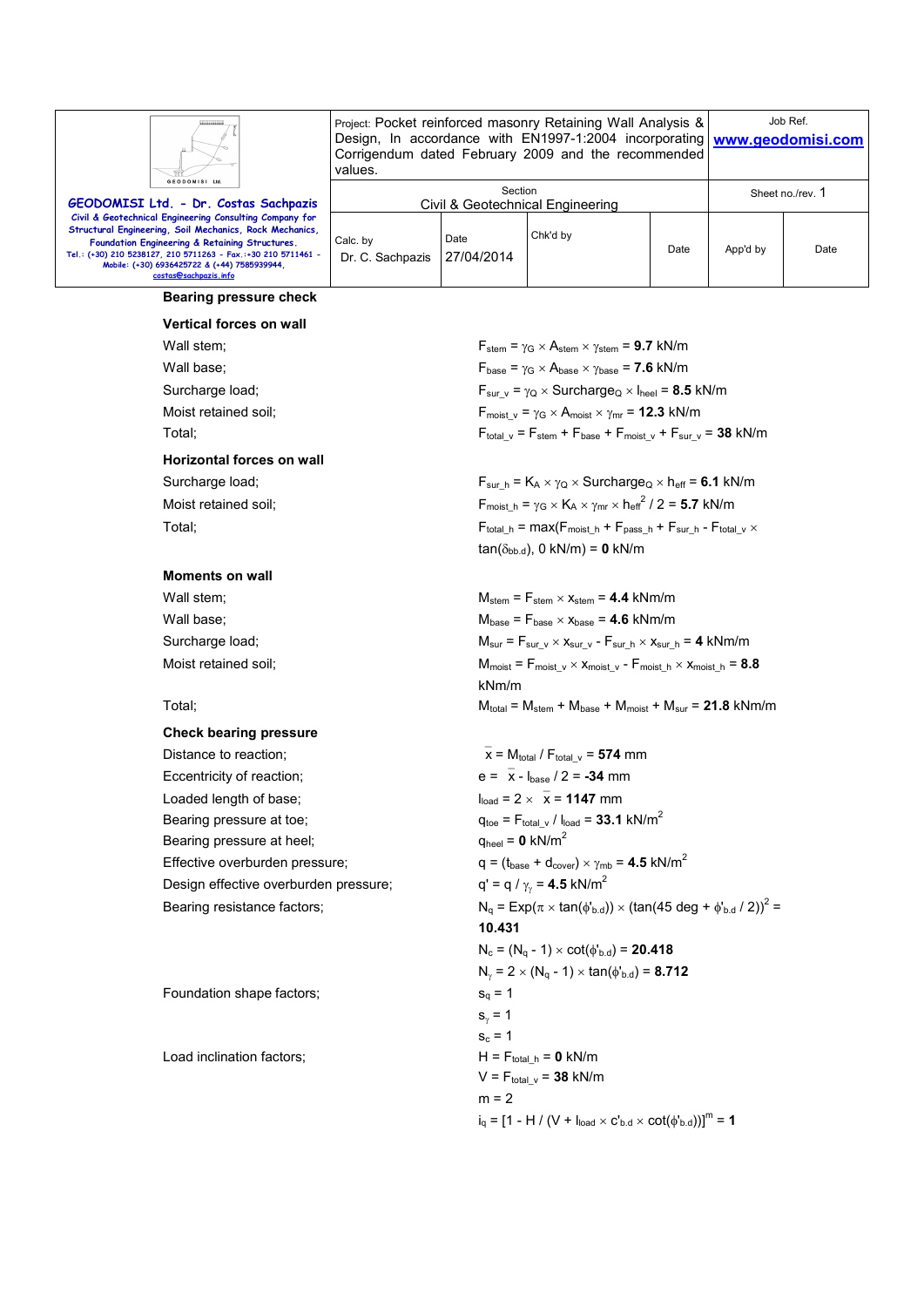| GEODOMISI Ltd.                                                                                                                                                                                                                                                                                                 | Project: Pocket reinforced masonry Retaining Wall Analysis &<br>Design, In accordance with EN1997-1:2004 incorporating   www.geodomisi.com<br>Corrigendum dated February 2009 and the recommended<br>values. |                    |                                                                                       |      |                  | Job Ref. |  |
|----------------------------------------------------------------------------------------------------------------------------------------------------------------------------------------------------------------------------------------------------------------------------------------------------------------|--------------------------------------------------------------------------------------------------------------------------------------------------------------------------------------------------------------|--------------------|---------------------------------------------------------------------------------------|------|------------------|----------|--|
| GEODOMISI Ltd. - Dr. Costas Sachpazis                                                                                                                                                                                                                                                                          | Section<br>Civil & Geotechnical Engineering                                                                                                                                                                  |                    |                                                                                       |      | Sheet no./rev. 1 |          |  |
| Civil & Geotechnical Engineering Consulting Company for<br>Structural Engineering, Soil Mechanics, Rock Mechanics,<br>Foundation Engineering & Retaining Structures.<br>Tel.: (+30) 210 5238127, 210 5711263 - Fax.:+30 210 5711461 -<br>Mobile: (+30) 6936425722 & (+44) 7585939944,<br>costas@sachpazis.info | Calc. by<br>Dr. C. Sachpazis                                                                                                                                                                                 | Date<br>27/04/2014 | Chk'd by                                                                              | Date | App'd by         | Date     |  |
|                                                                                                                                                                                                                                                                                                                |                                                                                                                                                                                                              |                    | $i_{y} = [1 - H / (V + I_{load} \times C_{b.d} \times \cot(\phi_{b.d}))]^{(m+1)} = 1$ |      |                  |          |  |
|                                                                                                                                                                                                                                                                                                                |                                                                                                                                                                                                              |                    | $i_c = i_a - (1 - i_a) / (N_c \times \tan(\phi_{b,d})) = 1$                           |      |                  |          |  |
| Net ultimate bearing capacity;                                                                                                                                                                                                                                                                                 | $n_f = c'_{b.d} \times N_c \times s_c \times i_c + q' \times N_q \times s_q \times i_q + 0.5 \times \gamma_{mb}$                                                                                             |                    |                                                                                       |      |                  |          |  |
|                                                                                                                                                                                                                                                                                                                | $\times$ l <sub>load</sub> $\times$ N <sub>y</sub> $\times$ s <sub>y</sub> $\times$ i <sub>y</sub> = <b>136.9</b> kN/m <sup>2</sup>                                                                          |                    |                                                                                       |      |                  |          |  |
| Factor of safety;                                                                                                                                                                                                                                                                                              |                                                                                                                                                                                                              |                    | $FoS_{\text{bp}} = n_f / \text{max}(q_{\text{toe}}, q_{\text{heel}}) = 4.132$         |      |                  |          |  |
|                                                                                                                                                                                                                                                                                                                |                                                                                                                                                                                                              |                    | PASS - Allowable bearing pressure exceeds maximum applied bearing pressure            |      |                  |          |  |

# **RETAINING WALL DESIGN**

**In accordance with EN1992-1-1:2004 incorporating Corrigendum dated January 2008 and the recommended values and EN1996-1-1:2005 incorporating Corrigenda dated February 2006 and July 2009 and the recommended values** 

| Concrete details - Table 3.1 - Strength and deformation characteristics for concrete |                                                                                                            |
|--------------------------------------------------------------------------------------|------------------------------------------------------------------------------------------------------------|
| Concrete strength class;                                                             | C30/37                                                                                                     |
| Characteristic compressive cylinder strength;                                        | $f_{ck}$ = 30 N/mm <sup>2</sup>                                                                            |
| Characteristic compressive cube strength;                                            | $f_{ck.cube} = 37$ N/mm <sup>2</sup>                                                                       |
| Mean value of compressive cylinder strength;                                         | $f_{cm} = f_{ck} + 8$ N/mm <sup>2</sup> = 38 N/mm <sup>2</sup>                                             |
| Mean value of axial tensile strength;                                                | $f_{\text{ctm}} = 0.3 \text{ N/mm}^2 \times (f_{\text{ck}} / 1 \text{ N/mm}^2)^{2/3} = 2.9 \text{ N/mm}^2$ |
| 5% fractile of axial tensile strength;                                               | $f_{\text{ctk.0.05}} = 0.7 \times f_{\text{ctm}} = 2.0 \text{ N/mm}^2$                                     |
| Secant modulus of elasticity of concrete;<br>N/mm <sup>2</sup>                       | $E_{cm}$ = 22 kN/mm <sup>2</sup> × (f <sub>cm</sub> / 10 N/mm <sup>2</sup> ) <sup>0.3</sup> = <b>32837</b> |
| Partial factor for concrete - Table 2.1N;                                            | $\gamma_{\rm C}$ = 1.50                                                                                    |
| Compressive strength coefficient - cl.3.1.6(1);                                      | $\alpha_{\rm cc}$ = 1.00                                                                                   |
| Design compressive concrete strength - exp.3.15;                                     | $f_{\rm cd} = \alpha_{\rm cc} \times f_{\rm ck} / \gamma_{\rm C} = 20.0$ N/mm <sup>2</sup>                 |
| Maximum aggregate size;                                                              | $h_{agg} = 20$ mm                                                                                          |
|                                                                                      |                                                                                                            |
| <b>Reinforcement details</b>                                                         |                                                                                                            |
| Characteristic yield strength of reinforcement;                                      | $f_{\rm vk}$ = 500 N/mm <sup>2</sup>                                                                       |
| Modulus of elasticity of reinforcement;                                              | $E_s$ = 200000 N/mm <sup>2</sup>                                                                           |
| Partial factor for reinforcing steel - Table 2.1N;                                   | $\gamma_{\rm S}$ = 1.15                                                                                    |
| Design yield strength of reinforcement;                                              | $f_{\text{yd}} = f_{\text{yk}} / \gamma_{\text{S}} = 435 \text{ N/mm}^2$                                   |
| <b>Cover to reinforcement</b>                                                        |                                                                                                            |
| Top face of base;                                                                    | $c_{\rm bt} = 50$ mm                                                                                       |
| Bottom face of base;                                                                 | $c_{bb} = 75$ mm                                                                                           |
| <b>Masonry details - Section 3.1</b>                                                 |                                                                                                            |
| Masonry type;                                                                        | Aggregate concrete - Group 1                                                                               |
| Normalised mean compressive strength;                                                | $f_b = 10.4$ N/mm <sup>2</sup>                                                                             |
| Characteristic flexural strength - cl.3.6.3(3);                                      | $f_{xk} = 0.1$ N/mm <sup>2</sup><br>$f_{\text{vko}} = 0.15 \text{ N/mm}^2$                                 |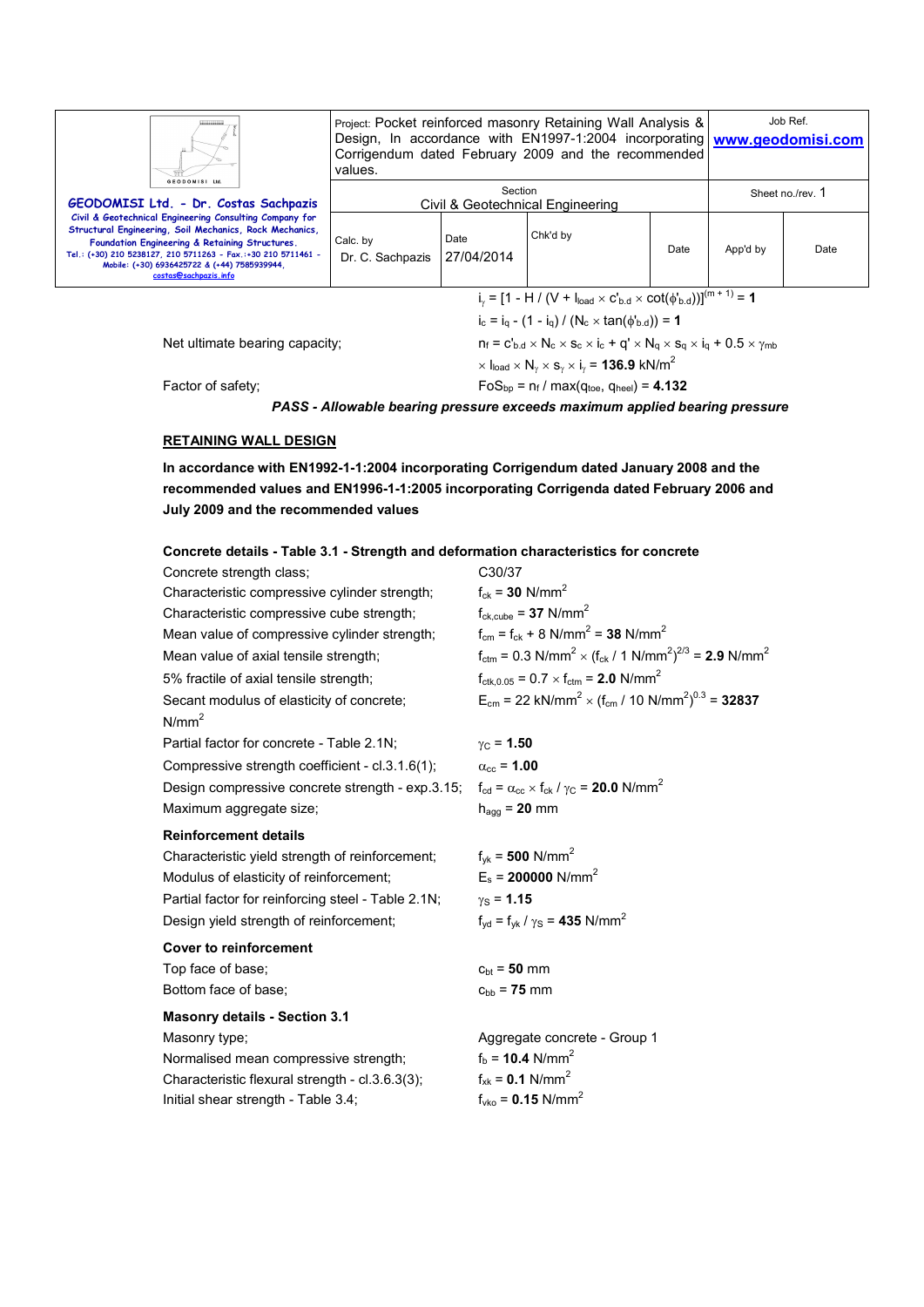| <b>GEODOMISI Ltd</b>                                                                                                                                                                                                                                                                                                                                                                                                                                                                                                                                      | Project: Pocket reinforced masonry Retaining Wall Analysis &<br>Design, In accordance with EN1997-1:2004 incorporating<br>Corrigendum dated February 2009 and the recommended<br>values. |                                                                                    | Job Ref.<br>www.geodomisi.com                                                                                                                                                                                                                                                                                                                                                                                                                                                                                                                                                                                                             |                  |          |      |
|-----------------------------------------------------------------------------------------------------------------------------------------------------------------------------------------------------------------------------------------------------------------------------------------------------------------------------------------------------------------------------------------------------------------------------------------------------------------------------------------------------------------------------------------------------------|------------------------------------------------------------------------------------------------------------------------------------------------------------------------------------------|------------------------------------------------------------------------------------|-------------------------------------------------------------------------------------------------------------------------------------------------------------------------------------------------------------------------------------------------------------------------------------------------------------------------------------------------------------------------------------------------------------------------------------------------------------------------------------------------------------------------------------------------------------------------------------------------------------------------------------------|------------------|----------|------|
| GEODOMISI Ltd. - Dr. Costas Sachpazis                                                                                                                                                                                                                                                                                                                                                                                                                                                                                                                     | Section<br>Civil & Geotechnical Engineering                                                                                                                                              |                                                                                    |                                                                                                                                                                                                                                                                                                                                                                                                                                                                                                                                                                                                                                           | Sheet no./rev. 1 |          |      |
| Civil & Geotechnical Engineering Consulting Company for<br>Structural Engineering, Soil Mechanics, Rock Mechanics,<br>Foundation Engineering & Retaining Structures.<br>Tel.: (+30) 210 5238127, 210 5711263 - Fax.:+30 210 5711461 -<br>Mobile: (+30) 6936425722 & (+44) 7585939944,<br>costas@sachpazis.info                                                                                                                                                                                                                                            | Calc. by<br>Dr. C. Sachpazis                                                                                                                                                             | Date<br>27/04/2014                                                                 | Chk'd by                                                                                                                                                                                                                                                                                                                                                                                                                                                                                                                                                                                                                                  | Date             | App'd by | Date |
| <b>Mortar details - Section 3.2</b>                                                                                                                                                                                                                                                                                                                                                                                                                                                                                                                       |                                                                                                                                                                                          |                                                                                    |                                                                                                                                                                                                                                                                                                                                                                                                                                                                                                                                                                                                                                           |                  |          |      |
| Mortar type;<br>Compressive strength of mortar;                                                                                                                                                                                                                                                                                                                                                                                                                                                                                                           |                                                                                                                                                                                          | $f_m = 6$ N/mm <sup>2</sup>                                                        | General purpose - M6, prescribed mix                                                                                                                                                                                                                                                                                                                                                                                                                                                                                                                                                                                                      |                  |          |      |
| Ultimate limit states - cl.2.4.3(1)<br>Class of execution control;<br>Category of manufacture control;<br>Partial factor for direct or flexural compression;<br>Partial factor for flexural tension;<br>Partial factor for shear:                                                                                                                                                                                                                                                                                                                         |                                                                                                                                                                                          | 1<br>1<br>$\gamma_{\text{Mc}} = 1.7$<br>$\gamma_{Mt} = 1.7$<br>$\gamma_{Mv} = 1.7$ |                                                                                                                                                                                                                                                                                                                                                                                                                                                                                                                                                                                                                                           |                  |          |      |
| Characteristic strengths of concrete infill - Table 3.2                                                                                                                                                                                                                                                                                                                                                                                                                                                                                                   |                                                                                                                                                                                          |                                                                                    |                                                                                                                                                                                                                                                                                                                                                                                                                                                                                                                                                                                                                                           |                  |          |      |
| Concrete infill strength class;<br>Characteristic compressive strength;<br>Characteristic shear strength;<br>Design shear strength;                                                                                                                                                                                                                                                                                                                                                                                                                       |                                                                                                                                                                                          |                                                                                    | C <sub>25</sub> /30<br>$f_{ck.infill}$ = 25 N/mm <sup>2</sup><br>$f_{\text{cvk.infill}} = 0.45 \text{ N/mm}^2$<br>$f_{\text{cvd,infill}} = f_{\text{cvk,infill}} / \gamma_{\text{Mv}} = 0.265 \text{ N/mm}^2$                                                                                                                                                                                                                                                                                                                                                                                                                             |                  |          |      |
| Check stem design at base of stem                                                                                                                                                                                                                                                                                                                                                                                                                                                                                                                         |                                                                                                                                                                                          |                                                                                    |                                                                                                                                                                                                                                                                                                                                                                                                                                                                                                                                                                                                                                           |                  |          |      |
| Depth of section;                                                                                                                                                                                                                                                                                                                                                                                                                                                                                                                                         |                                                                                                                                                                                          | $t = 215$ mm                                                                       |                                                                                                                                                                                                                                                                                                                                                                                                                                                                                                                                                                                                                                           |                  |          |      |
| <b>Pocket wall details</b><br>Length of pocket;<br>Depth of pocket;<br>Masonry cover to front of pocket;<br>Masonry cover to rear of pocket;<br>Spacing of pockets;                                                                                                                                                                                                                                                                                                                                                                                       |                                                                                                                                                                                          |                                                                                    | $I_{\text{pocket}}$ = 200 mm<br>$d_{\text{pocket}} = 200$ mm<br>$p_{\text{pocket}} = 100$ mm<br>$c_{\text{pocket}} = 100$ mm<br>$S_{pocket} = 1000$ mm                                                                                                                                                                                                                                                                                                                                                                                                                                                                                    |                  |          |      |
| <b>Masonry characteristics</b>                                                                                                                                                                                                                                                                                                                                                                                                                                                                                                                            |                                                                                                                                                                                          |                                                                                    |                                                                                                                                                                                                                                                                                                                                                                                                                                                                                                                                                                                                                                           |                  |          |      |
| Compressive strength constants - Table 3.3;<br>Characteristic compressive strength - cl.3.6.1.2(1); $f_k = K \times f_b^{0.7} \times f_m^{0.3} = 4.85$ N/mm <sup>2</sup><br>Design compressive strength;<br>Design flexural strength;<br>Height of masonry;<br>Compressive axial force combination 1;<br>Eccentricity of axial load;<br>Capacity reduction factor - exp.6.4;<br>Design vertical resistance - exp.6.2;<br>Design vertical compressive stress;<br>Apparent design flexural strength - exp.6.16;<br>Characteristic shear strength - exp.3.5; |                                                                                                                                                                                          | $K = 0.55$<br>$e = 0$ mm                                                           | $f_d = min(f_k, f_{ck,infill}) / \gamma_{Mc} = 2.853 N/mm^{-2}$<br>$f_{xd} = f_{xk} / \gamma_{Mt} = 0.059$ N/mm <sup>2</sup><br>$h_{wt} = h_{stem} = 1800$ mm<br>$F = \gamma_{Gf} \times \gamma_{stem} \times h_{wt} \times t = 9.7$ kN/m<br>$\Phi = 1 - 2 \times e / t = 1$<br>$N_{\text{Rd}} = \Phi \times t \times f_d = 613.4 \text{ kN/m}$<br>$\sigma_d$ = min(F / t, 0.15 $\times$ N <sub>Rd</sub> / t) = <b>0.045</b> N/mm <sup>2</sup><br>$f_{\text{xd,app}} = f_{\text{xd}} + \sigma_{\text{d}} = 0.104 \text{ N/mm}^2$<br>$f_{\text{vk}} = \min(f_{\text{vko}} + 0.4 \times \sigma_d, 0.065 \times f_b) = 0.168 \text{ N/mm}^2$ |                  |          |      |
| Design shear strength;                                                                                                                                                                                                                                                                                                                                                                                                                                                                                                                                    |                                                                                                                                                                                          |                                                                                    | $f_{\text{vd}} = f_{\text{vk}} / \gamma_{\text{Mv}} = 0.099 \text{ N/mm}^2$                                                                                                                                                                                                                                                                                                                                                                                                                                                                                                                                                               |                  |          |      |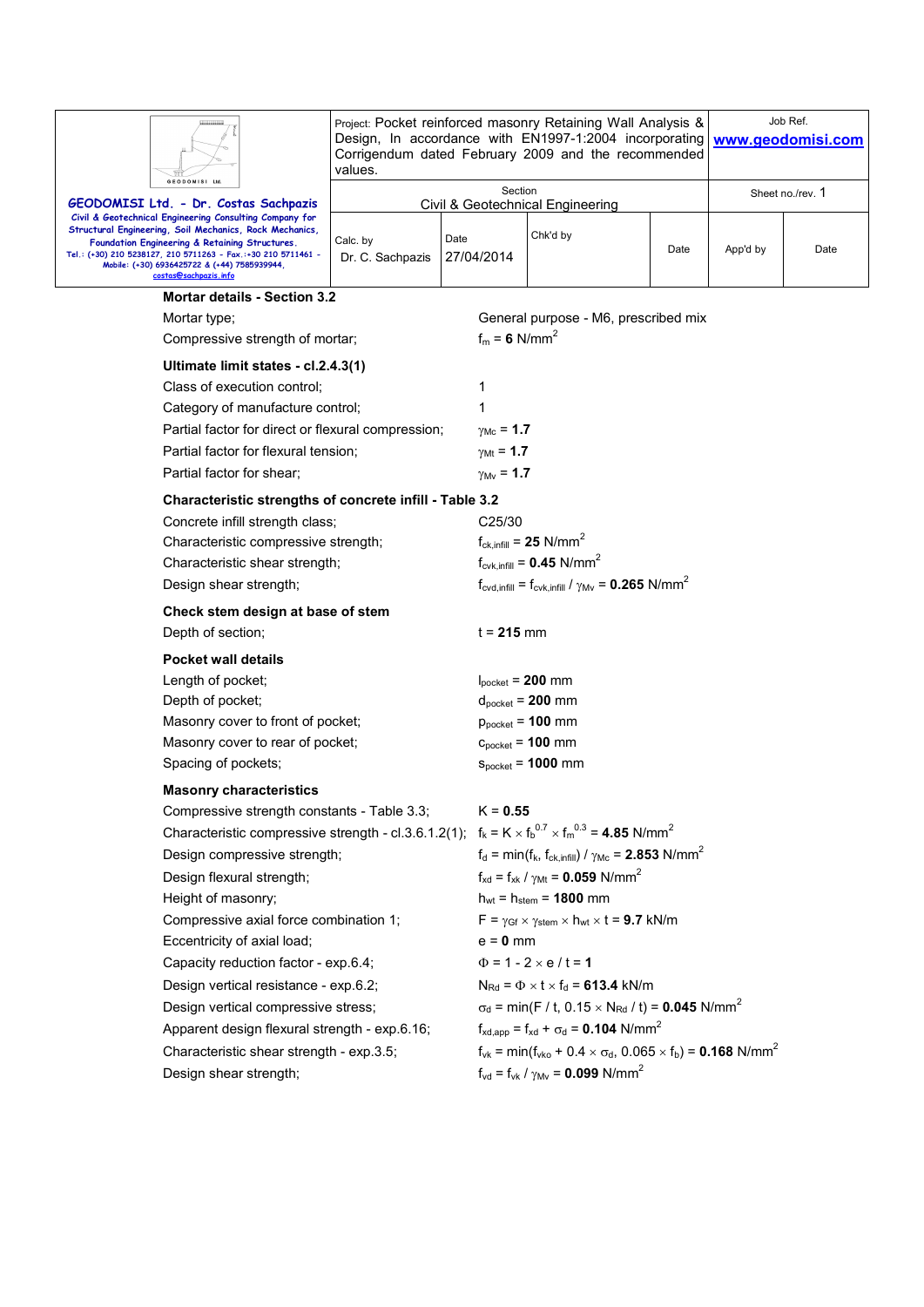| GEODOMISI Ltd.                                                                                                                                                     | Project: Pocket reinforced masonry Retaining Wall Analysis &<br>Design, In accordance with EN1997-1:2004 incorporating<br>Corrigendum dated February 2009 and the recommended<br>values. |                           | Job Ref.<br>www.geodomisi.com                                                                                                                |      |                  |      |  |  |
|--------------------------------------------------------------------------------------------------------------------------------------------------------------------|------------------------------------------------------------------------------------------------------------------------------------------------------------------------------------------|---------------------------|----------------------------------------------------------------------------------------------------------------------------------------------|------|------------------|------|--|--|
|                                                                                                                                                                    |                                                                                                                                                                                          |                           | Section                                                                                                                                      |      | Sheet no./rev. 1 |      |  |  |
| GEODOMISI Ltd. - Dr. Costas Sachpazis<br>Civil & Geotechnical Engineering Consulting Company for                                                                   |                                                                                                                                                                                          |                           | Civil & Geotechnical Engineering                                                                                                             |      |                  |      |  |  |
| Structural Engineering, Soil Mechanics, Rock Mechanics,                                                                                                            |                                                                                                                                                                                          | Chk'd by<br>Date          |                                                                                                                                              |      |                  |      |  |  |
| Foundation Engineering & Retaining Structures.<br>Tel.: (+30) 210 5238127, 210 5711263 - Fax.:+30 210 5711461 -                                                    | Calc. by<br>Dr. C. Sachpazis                                                                                                                                                             | 27/04/2014                |                                                                                                                                              | Date | App'd by         | Date |  |  |
| Mobile: (+30) 6936425722 & (+44) 7585939944,<br>costas@sachpazis.info                                                                                              |                                                                                                                                                                                          |                           |                                                                                                                                              |      |                  |      |  |  |
| Reinforced masonry members subjected to bending, bending and axial loading, or axial loading                                                                       |                                                                                                                                                                                          |                           |                                                                                                                                              |      |                  |      |  |  |
| - Section 6.6                                                                                                                                                      |                                                                                                                                                                                          |                           |                                                                                                                                              |      |                  |      |  |  |
| Design bending moment combination 1;                                                                                                                               |                                                                                                                                                                                          |                           | $M = 3.2$ kNm/m                                                                                                                              |      |                  |      |  |  |
| Tension reinforcement provided;                                                                                                                                    |                                                                                                                                                                                          |                           | $2 \times 10$ dia.bars @ 1000 c/c                                                                                                            |      |                  |      |  |  |
| Area of tension reinforcement provided;                                                                                                                            |                                                                                                                                                                                          |                           | $A_{sr,prov} = 2 \times \pi \times \phi_{sr}^2 / (4 \times s_{pockey}) = 157$ mm <sup>2</sup> /m                                             |      |                  |      |  |  |
| Depth to tension reinforcement;                                                                                                                                    |                                                                                                                                                                                          | $d = 250$ mm              |                                                                                                                                              |      |                  |      |  |  |
| Flange thickness - cl.6.6.3(1);                                                                                                                                    |                                                                                                                                                                                          |                           | $t_{\text{fl}}$ = min( $t_{\text{stem}}$ , 0.5 $\times$ d) = <b>125</b> mm                                                                   |      |                  |      |  |  |
| Rib thickness:                                                                                                                                                     |                                                                                                                                                                                          |                           | $t_{\text{rib}} = I_{\text{pocket}} + 2 \times c_{\text{pocket}} = 400$ mm                                                                   |      |                  |      |  |  |
| Effective flange width - cl.6.6.3;                                                                                                                                 |                                                                                                                                                                                          |                           | $b_{\text{fl}} = \min(t_{\text{rib}} + 12 \times t_{\text{fl}})$ , Spocket, $h_{\text{stem}} / 3$ ) = 600 mm                                 |      |                  |      |  |  |
| Minimum area of reinforcement - cl.8.2.3(1);<br>mm <sup>2</sup> /m                                                                                                 |                                                                                                                                                                                          |                           | $A_{sr,min} = 0.0005 \times (t + t_{rib} \times (d - t) / s_{pocket}) = 115$                                                                 |      |                  |      |  |  |
| Lever arm - exp.6.23;                                                                                                                                              |                                                                                                                                                                                          |                           | $z = d \times min(1 - 0.5 \times A_{sr,prov} \times f_{yd} \times s_{pocket} / (b_{fl} \times d \times$                                      |      |                  |      |  |  |
| $f_d$ ), 0.95) = 230 mm                                                                                                                                            |                                                                                                                                                                                          |                           |                                                                                                                                              |      |                  |      |  |  |
| Moment of resistance - exp.6.22 and exp.6.28;                                                                                                                      |                                                                                                                                                                                          |                           | $M_{\text{Rd}} = min(A_{sr.\text{prov}} \times f_{yd} \times z, f_d \times b_{fl} \times t_{fl} \times (d - 0.5 \times t_{fl})$              |      |                  |      |  |  |
|                                                                                                                                                                    |                                                                                                                                                                                          | $/$ S <sub>pocket</sub> ) |                                                                                                                                              |      |                  |      |  |  |
|                                                                                                                                                                    |                                                                                                                                                                                          |                           | $M_{\text{Rd}} = 15.7 \text{ kNm/m}$                                                                                                         |      |                  |      |  |  |
|                                                                                                                                                                    |                                                                                                                                                                                          |                           | M / $M_{\text{Rd}}$ = 0.202                                                                                                                  |      |                  |      |  |  |
|                                                                                                                                                                    |                                                                                                                                                                                          |                           | PASS - Moment of resistance exceeds applied design moment                                                                                    |      |                  |      |  |  |
| Reinforced masonry members subjected to shear loading - Section 6.7                                                                                                |                                                                                                                                                                                          |                           |                                                                                                                                              |      |                  |      |  |  |
| Design shear force                                                                                                                                                 |                                                                                                                                                                                          |                           | $V = 8.327$ kN/m                                                                                                                             |      |                  |      |  |  |
| Design shear resistance - exp.6.40;                                                                                                                                |                                                                                                                                                                                          |                           | $V_{\text{Rd}} = \min(f_{\text{vd}}, f_{\text{cvd}, \text{infill}}) \times t_{\text{rib}} \times d / s_{\text{pocket}} = 9.882 \text{ kN/m}$ |      |                  |      |  |  |
|                                                                                                                                                                    |                                                                                                                                                                                          |                           | $V / V_{Rd} = 0.843$                                                                                                                         |      |                  |      |  |  |
|                                                                                                                                                                    |                                                                                                                                                                                          |                           | PASS - Design shear resistance exceeds applied design shear force                                                                            |      |                  |      |  |  |
| Note - The capacity of the wall stem to span between reinforced pockets is currently beyond the scope<br>of this calculation and should be verified independently. |                                                                                                                                                                                          |                           |                                                                                                                                              |      |                  |      |  |  |
| Check base design at toe                                                                                                                                           |                                                                                                                                                                                          |                           |                                                                                                                                              |      |                  |      |  |  |
| Depth of section;                                                                                                                                                  |                                                                                                                                                                                          | $h = 250$ mm              |                                                                                                                                              |      |                  |      |  |  |
| Rectangular section in flexure - Section 6.1                                                                                                                       |                                                                                                                                                                                          |                           |                                                                                                                                              |      |                  |      |  |  |
| Design bending moment combination 1;                                                                                                                               |                                                                                                                                                                                          | $M = 2$ kNm/m             |                                                                                                                                              |      |                  |      |  |  |

Tension reinforcement provided;

**161** mm

Depth to tension reinforcement;  $d = h - c_{bb} - \phi_{bb} / 2 = 170$  mm  $K = M / (d^2 \times f_{ck}) = 0.002$ K' = **0.196**

# *K' > K - No compression reinforcement is required*  Lever arm;  $z = min(0.5 + 0.5 \times (1 - 3.53 \times K)^{0.5}, 0.95) \times d =$

Depth of neutral axis;  $x = 2.5 \times (d - z) = 21$  mm Area of tension reinforcement required;  $A_{bb,req} = M / (f_{yd} \times z) = 2$ <br>Tension reinforcement provided; 10 dia.bars @ 300 c/c  $A_{\text{bb}.\text{req}} = M / (f_{\text{yd}} \times z) = 29 \text{ mm}^2/\text{m}$ Area of tension reinforcement provided;  $^{2}$  / (4  $\times$  s<sub>bb</sub>) = **262** mm<sup>2</sup>/m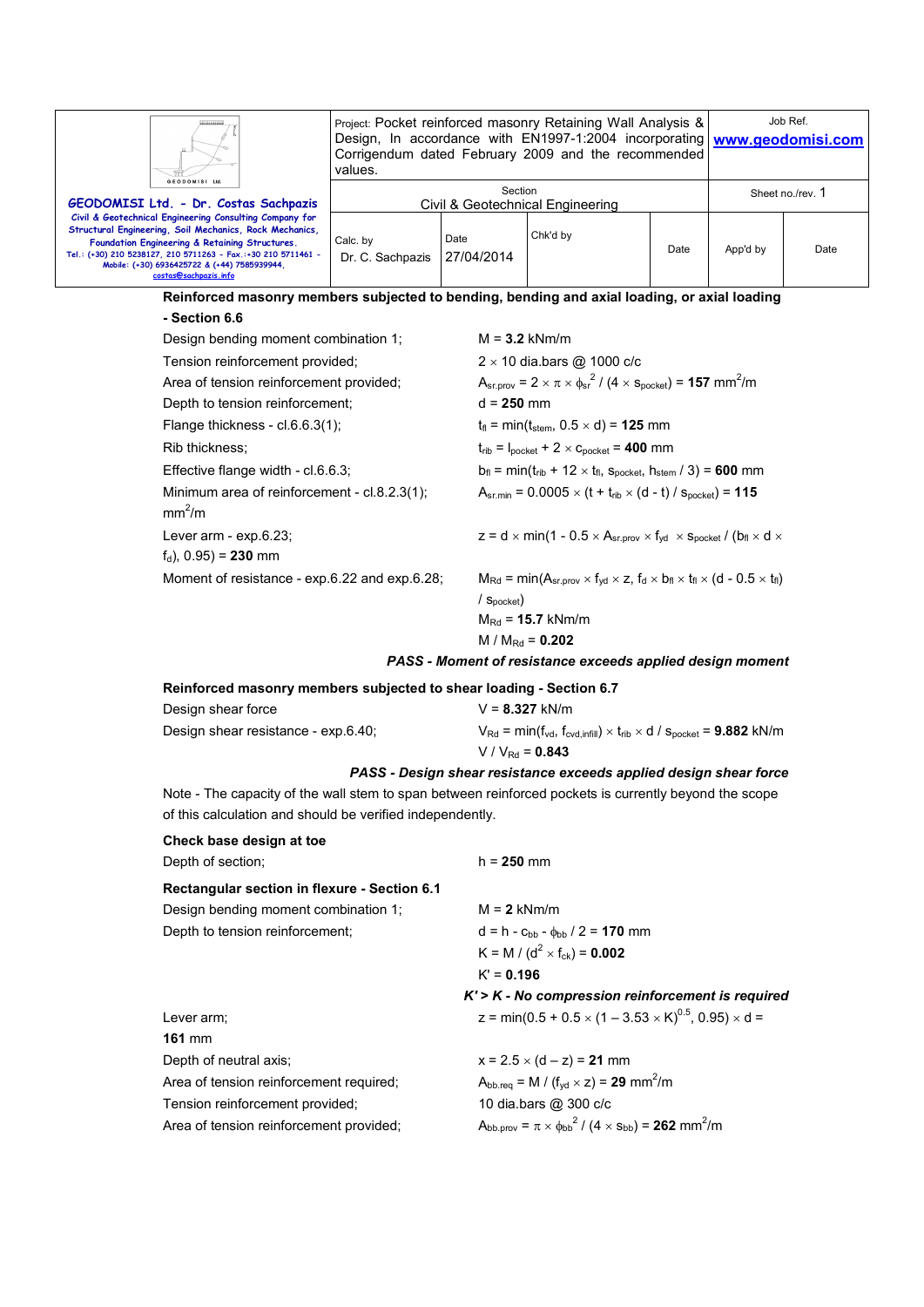| <b>GEODOMISI Ltd</b>                                                                                                                                                                                                                                                                                           | Project: Pocket reinforced masonry Retaining Wall Analysis &<br>Design, In accordance with EN1997-1:2004 incorporating<br>Corrigendum dated February 2009 and the recommended<br>values. |                                                                                                                                  |                                                                                                                                                                                         | Job Ref.<br>www.geodomisi.com |          |      |  |  |
|----------------------------------------------------------------------------------------------------------------------------------------------------------------------------------------------------------------------------------------------------------------------------------------------------------------|------------------------------------------------------------------------------------------------------------------------------------------------------------------------------------------|----------------------------------------------------------------------------------------------------------------------------------|-----------------------------------------------------------------------------------------------------------------------------------------------------------------------------------------|-------------------------------|----------|------|--|--|
| GEODOMISI Ltd. - Dr. Costas Sachpazis                                                                                                                                                                                                                                                                          | Section<br>Civil & Geotechnical Engineering                                                                                                                                              |                                                                                                                                  |                                                                                                                                                                                         | Sheet no./rev. 1              |          |      |  |  |
| Civil & Geotechnical Engineering Consulting Company for<br>Structural Engineering, Soil Mechanics, Rock Mechanics,<br>Foundation Engineering & Retaining Structures.<br>Tel.: (+30) 210 5238127, 210 5711263 - Fax.:+30 210 5711461 -<br>Mobile: (+30) 6936425722 & (+44) 7585939944,<br>costas@sachpazis.info | Calc. by<br>Dr. C. Sachpazis                                                                                                                                                             | Date<br>27/04/2014                                                                                                               | Chk'd by                                                                                                                                                                                | Date                          | App'd by | Date |  |  |
| Minimum area of reinforcement - exp.9.1N;<br>mm <sup>2</sup> /m                                                                                                                                                                                                                                                |                                                                                                                                                                                          |                                                                                                                                  | $A_{bb,min}$ = max(0.26 $\times$ f <sub>ctm</sub> / f <sub>yk</sub> , 0.0013) $\times$ d = <b>256</b>                                                                                   |                               |          |      |  |  |
| Maximum area of reinforcement - cl.9.2.1.1(3);                                                                                                                                                                                                                                                                 |                                                                                                                                                                                          |                                                                                                                                  | $A_{bb,max} = 0.04 \times h = 10000$ mm <sup>2</sup> /m<br>$max(A_{bb \text{.reg}}, A_{bb \text{.min}}) / A_{bb \text{.prov}} = 0.978$                                                  |                               |          |      |  |  |
|                                                                                                                                                                                                                                                                                                                |                                                                                                                                                                                          |                                                                                                                                  | PASS - Area of reinforcement provided is greater than area of reinforcement required                                                                                                    |                               |          |      |  |  |
| <b>Crack control - Section 7.3</b>                                                                                                                                                                                                                                                                             |                                                                                                                                                                                          |                                                                                                                                  |                                                                                                                                                                                         |                               |          |      |  |  |
| Limiting crack width;                                                                                                                                                                                                                                                                                          |                                                                                                                                                                                          |                                                                                                                                  | $W_{\text{max}} = 0.3$ mm                                                                                                                                                               |                               |          |      |  |  |
| Variable load factor - EN1990 - Table A1.1;                                                                                                                                                                                                                                                                    |                                                                                                                                                                                          |                                                                                                                                  | $v_2 = 0.6$                                                                                                                                                                             |                               |          |      |  |  |
| Serviceability bending moment;                                                                                                                                                                                                                                                                                 |                                                                                                                                                                                          |                                                                                                                                  | $M_{\rm{sls}}$ = 1.5 kNm/m                                                                                                                                                              |                               |          |      |  |  |
| Tensile stress in reinforcement:                                                                                                                                                                                                                                                                               |                                                                                                                                                                                          |                                                                                                                                  | $\sigma_s$ = M <sub>sls</sub> / (A <sub>bb.prov</sub> $\times$ z) = <b>34.5</b> N/mm <sup>2</sup>                                                                                       |                               |          |      |  |  |
| Load duration:                                                                                                                                                                                                                                                                                                 |                                                                                                                                                                                          |                                                                                                                                  | Long term                                                                                                                                                                               |                               |          |      |  |  |
| Load duration factor;                                                                                                                                                                                                                                                                                          |                                                                                                                                                                                          | $k_t = 0.4$                                                                                                                      |                                                                                                                                                                                         |                               |          |      |  |  |
| Effective area of concrete in tension;<br>mm <sup>2</sup> /m                                                                                                                                                                                                                                                   |                                                                                                                                                                                          |                                                                                                                                  | $A_{c,eff}$ = min(2.5 $\times$ (h - d), (h – x) / 3, h / 2) = <b>76250</b>                                                                                                              |                               |          |      |  |  |
| Mean value of concrete tensile strength;                                                                                                                                                                                                                                                                       |                                                                                                                                                                                          |                                                                                                                                  | $f_{\text{ct.eff}} = f_{\text{ctm}} = 2.9 \text{ N/mm}^2$                                                                                                                               |                               |          |      |  |  |
| Reinforcement ratio:                                                                                                                                                                                                                                                                                           |                                                                                                                                                                                          |                                                                                                                                  | $p_{p.eff} = A_{bb.prov} / A_{c.eff} = 0.003$                                                                                                                                           |                               |          |      |  |  |
| Modular ratio;                                                                                                                                                                                                                                                                                                 |                                                                                                                                                                                          |                                                                                                                                  | $\alpha_{\rm e}$ = E <sub>s</sub> / E <sub>cm</sub> = 6.091                                                                                                                             |                               |          |      |  |  |
| Bond property coefficient;                                                                                                                                                                                                                                                                                     |                                                                                                                                                                                          |                                                                                                                                  | $k_1 = 0.8$                                                                                                                                                                             |                               |          |      |  |  |
| Strain distribution coefficient;                                                                                                                                                                                                                                                                               |                                                                                                                                                                                          |                                                                                                                                  | $k_2 = 0.5$                                                                                                                                                                             |                               |          |      |  |  |
|                                                                                                                                                                                                                                                                                                                |                                                                                                                                                                                          |                                                                                                                                  | $k_3 = 3.4$                                                                                                                                                                             |                               |          |      |  |  |
|                                                                                                                                                                                                                                                                                                                |                                                                                                                                                                                          | $k_4 = 0.425$                                                                                                                    |                                                                                                                                                                                         |                               |          |      |  |  |
| Maximum crack spacing - exp.7.11;                                                                                                                                                                                                                                                                              |                                                                                                                                                                                          |                                                                                                                                  | $S_{r,max} = k_3 \times c_{bb} + k_1 \times k_2 \times k_4 \times \phi_{bb} / \rho_{p,eff} = 750$ mm                                                                                    |                               |          |      |  |  |
| Maximum crack width - exp.7.8;                                                                                                                                                                                                                                                                                 |                                                                                                                                                                                          |                                                                                                                                  | $W_k = S_{r,\text{max}} \times \text{max}(\sigma_s - k_t \times (f_{\text{ct.eff}}/ \rho_{p,\text{eff}}) \times (1 + \alpha_e \times$                                                   |                               |          |      |  |  |
|                                                                                                                                                                                                                                                                                                                |                                                                                                                                                                                          |                                                                                                                                  | $(\rho_{p.eff})$ , 0.6 $\times \sigma_s$ ) / E <sub>s</sub>                                                                                                                             |                               |          |      |  |  |
|                                                                                                                                                                                                                                                                                                                |                                                                                                                                                                                          |                                                                                                                                  | $W_k = 0.078$ mm                                                                                                                                                                        |                               |          |      |  |  |
|                                                                                                                                                                                                                                                                                                                |                                                                                                                                                                                          |                                                                                                                                  | $w_k / w_{max} = 0.259$                                                                                                                                                                 |                               |          |      |  |  |
|                                                                                                                                                                                                                                                                                                                |                                                                                                                                                                                          |                                                                                                                                  | PASS - Maximum crack width is less than limiting crack width                                                                                                                            |                               |          |      |  |  |
| Rectangular section in shear - Section 6.2                                                                                                                                                                                                                                                                     |                                                                                                                                                                                          |                                                                                                                                  |                                                                                                                                                                                         |                               |          |      |  |  |
| Design shear force;                                                                                                                                                                                                                                                                                            |                                                                                                                                                                                          |                                                                                                                                  | $V = 11.6$ kN/m                                                                                                                                                                         |                               |          |      |  |  |
|                                                                                                                                                                                                                                                                                                                |                                                                                                                                                                                          | $C_{\text{Rd},c}$ = 0.18 / $\gamma_{\text{C}}$ = 0.120                                                                           |                                                                                                                                                                                         |                               |          |      |  |  |
|                                                                                                                                                                                                                                                                                                                |                                                                                                                                                                                          |                                                                                                                                  | $k = min(1 + \sqrt{200} \text{ mm / d})$ , 2) = 2.000                                                                                                                                   |                               |          |      |  |  |
| Longitudinal reinforcement ratio;                                                                                                                                                                                                                                                                              |                                                                                                                                                                                          |                                                                                                                                  | $p_1 = min(A_{bb.prov} / d, 0.02) = 0.002$<br>$v_{min}$ = 0.035 N <sup>1/2</sup> /mm $\times$ k <sup>3/2</sup> $\times$ f <sub>ck</sub> <sup>0.5</sup> = <b>0.542</b> N/mm <sup>2</sup> |                               |          |      |  |  |
| Design shear resistance - exp.6.2a & 6.2b;<br>$V_{min}$ ) × d                                                                                                                                                                                                                                                  |                                                                                                                                                                                          | $V_{\text{Rd.c}} = \max(C_{\text{Rd.c}} \times k \times (100 \text{ N}^2/\text{mm}^4 \times \rho_1 \times f_{\text{ck}})^{1/3},$ |                                                                                                                                                                                         |                               |          |      |  |  |
|                                                                                                                                                                                                                                                                                                                |                                                                                                                                                                                          | $V_{Rd,c} = 92.2$ kN/m                                                                                                           |                                                                                                                                                                                         |                               |          |      |  |  |
|                                                                                                                                                                                                                                                                                                                |                                                                                                                                                                                          | $V / V_{Rd.c} = 0.126$                                                                                                           |                                                                                                                                                                                         |                               |          |      |  |  |
| PASS - Design shear resistance exceeds design shear force                                                                                                                                                                                                                                                      |                                                                                                                                                                                          |                                                                                                                                  |                                                                                                                                                                                         |                               |          |      |  |  |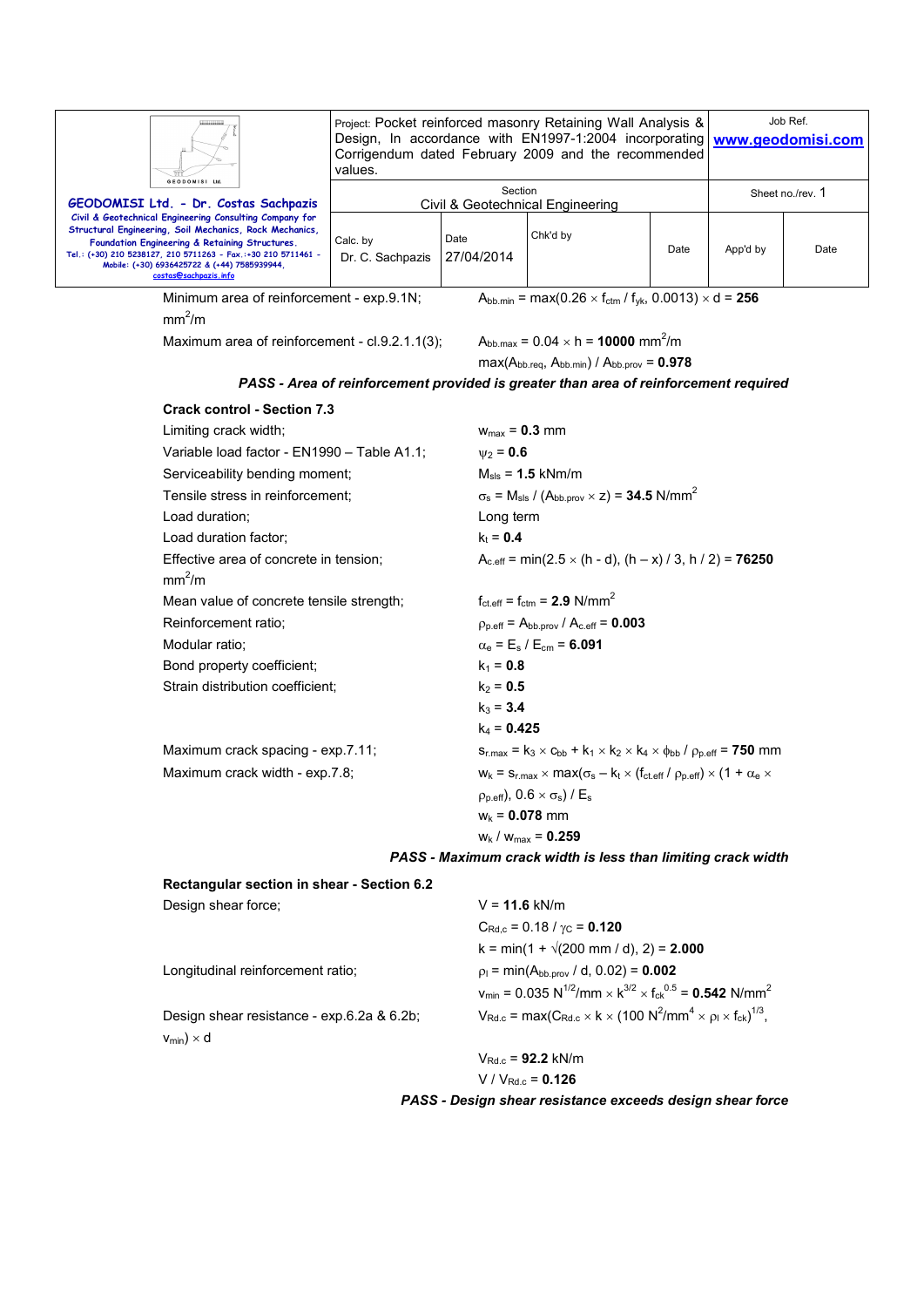|                                                                                                                                                                                                                                                                                                                | Project: Pocket reinforced masonry Retaining Wall Analysis &<br>Design, In accordance with EN1997-1:2004 incorporating   www.geodomisi.com<br>Corrigendum dated February 2009 and the recommended<br>values. |                                                       |                                                                                                                     | Job Ref. |                  |      |  |
|----------------------------------------------------------------------------------------------------------------------------------------------------------------------------------------------------------------------------------------------------------------------------------------------------------------|--------------------------------------------------------------------------------------------------------------------------------------------------------------------------------------------------------------|-------------------------------------------------------|---------------------------------------------------------------------------------------------------------------------|----------|------------------|------|--|
| GEODOMISI Ltd.<br>GEODOMISI Ltd. - Dr. Costas Sachpazis                                                                                                                                                                                                                                                        | Section<br>Civil & Geotechnical Engineering                                                                                                                                                                  |                                                       |                                                                                                                     |          | Sheet no./rev. 1 |      |  |
| Civil & Geotechnical Engineering Consulting Company for<br>Structural Engineering, Soil Mechanics, Rock Mechanics,<br>Foundation Engineering & Retaining Structures.<br>Tel.: (+30) 210 5238127, 210 5711263 - Fax.:+30 210 5711461 -<br>Mobile: (+30) 6936425722 & (+44) 7585939944,<br>costas@sachpazis.info | Calc. by<br>Dr. C. Sachpazis                                                                                                                                                                                 | Date<br>27/04/2014                                    | Chk'd by                                                                                                            | Date     | App'd by         | Date |  |
| Rectangular section in flexure - Section 6.1                                                                                                                                                                                                                                                                   |                                                                                                                                                                                                              |                                                       |                                                                                                                     |          |                  |      |  |
| Design bending moment combination 2;                                                                                                                                                                                                                                                                           |                                                                                                                                                                                                              |                                                       | $M = 2.2$ kNm/m                                                                                                     |          |                  |      |  |
| Depth to tension reinforcement;                                                                                                                                                                                                                                                                                |                                                                                                                                                                                                              |                                                       | $d = h - c_{\text{bt}} - \phi_{\text{bt}} / 2 = 194$ mm                                                             |          |                  |      |  |
|                                                                                                                                                                                                                                                                                                                | K = M / ( $d^2$ × f <sub>ck</sub> ) = <b>0.002</b>                                                                                                                                                           |                                                       |                                                                                                                     |          |                  |      |  |
|                                                                                                                                                                                                                                                                                                                | $K' = 0.196$                                                                                                                                                                                                 |                                                       |                                                                                                                     |          |                  |      |  |
|                                                                                                                                                                                                                                                                                                                |                                                                                                                                                                                                              | $K'$ > $K$ - No compression reinforcement is required |                                                                                                                     |          |                  |      |  |
| Lever arm;                                                                                                                                                                                                                                                                                                     |                                                                                                                                                                                                              |                                                       | z = min(0.5 + 0.5 $\times$ (1 – 3.53 $\times$ K) <sup>0.5</sup> , 0.95) $\times$ d =                                |          |                  |      |  |
| <b>184 mm</b>                                                                                                                                                                                                                                                                                                  |                                                                                                                                                                                                              |                                                       |                                                                                                                     |          |                  |      |  |
| Depth of neutral axis;                                                                                                                                                                                                                                                                                         |                                                                                                                                                                                                              |                                                       | $x = 2.5 \times (d - z) = 24$ mm                                                                                    |          |                  |      |  |
| Area of tension reinforcement required;                                                                                                                                                                                                                                                                        |                                                                                                                                                                                                              |                                                       | $A_{\text{btreq}} = M / (f_{\text{yd}} \times z) = 27 \text{ mm}^2/\text{m}$                                        |          |                  |      |  |
| Tension reinforcement provided;                                                                                                                                                                                                                                                                                |                                                                                                                                                                                                              |                                                       | 12 dia.bars @ 300 c/c                                                                                               |          |                  |      |  |
| Area of tension reinforcement provided;                                                                                                                                                                                                                                                                        |                                                                                                                                                                                                              |                                                       | $A_{\text{bt.prov}} = \pi \times \phi_{\text{bt}}^2 / (4 \times s_{\text{bt}}) = 377 \text{ mm}^2/\text{m}$         |          |                  |      |  |
| Minimum area of reinforcement - exp.9.1N;<br>mm <sup>2</sup> /m                                                                                                                                                                                                                                                |                                                                                                                                                                                                              |                                                       | $A_{\text{bt,min}} = \max(0.26 \times f_{\text{ctm}} / f_{\text{vk}} , 0.0013) \times d = 292$                      |          |                  |      |  |
| Maximum area of reinforcement - cl.9.2.1.1(3);                                                                                                                                                                                                                                                                 |                                                                                                                                                                                                              |                                                       | $A_{\text{bt max}} = 0.04 \times h = 10000 \text{ mm}^2/m$<br>$max(A_{bt,req}, A_{bt,min})$ / $A_{bt,prov} = 0.775$ |          |                  |      |  |

# *PASS - Area of reinforcement provided is greater than area of reinforcement required*

| <b>Crack control - Section 7.3</b>                           |                                                                                                                        |
|--------------------------------------------------------------|------------------------------------------------------------------------------------------------------------------------|
| Limiting crack width;                                        | $W_{\text{max}} = 0.3$ mm                                                                                              |
| Variable load factor - EN1990 - Table A1.1;                  | $v_2 = 0.6$                                                                                                            |
| Serviceability bending moment;                               | $M_{\rm sls}$ = 0.4 kNm/m                                                                                              |
| Tensile stress in reinforcement:                             | $\sigma_s$ = M <sub>sls</sub> / (A <sub>bt.prov</sub> × z) = 5.5 N/mm <sup>2</sup>                                     |
| Load duration;                                               | Long term                                                                                                              |
| Load duration factor;                                        | $k_t = 0.4$                                                                                                            |
| Effective area of concrete in tension:<br>mm <sup>2</sup> /m | $A_{c.eff}$ = min(2.5 $\times$ (h - d), (h – x) / 3, h / 2) = <b>75250</b>                                             |
| Mean value of concrete tensile strength;                     | $f_{\text{ct.eff}} = f_{\text{ctm}} = 2.9 \text{ N/mm}^2$                                                              |
| Reinforcement ratio;                                         | $\rho_{\text{p,eff}}$ = A <sub>bt.prov</sub> / A <sub>c.eff</sub> = <b>0.005</b>                                       |
| Modular ratio:                                               | $\alpha_e = E_s / E_{cm} = 6.091$                                                                                      |
| Bond property coefficient;                                   | $k_1 = 0.8$                                                                                                            |
| Strain distribution coefficient:                             | $k_2 = 0.5$                                                                                                            |
|                                                              | $k_3 = 3.4$                                                                                                            |
|                                                              | $k_4 = 0.425$                                                                                                          |
| Maximum crack spacing - exp.7.11;                            | $s_{r,max} = k_3 \times c_{bt} + k_1 \times k_2 \times k_4 \times \phi_{bt} / \rho_{p,eff} = 577$ mm                   |
| Maximum crack width - exp.7.8;                               | $w_k = s_{r,max} \times max(\sigma_s - k_t \times (f_{ct\text{eff}} / \rho_{p\text{eff}}) \times (1 + \alpha_e \times$ |
|                                                              | $(\rho_{p,eff})$ , 0.6 $\times$ $\sigma_s$ ) / E <sub>s</sub>                                                          |
|                                                              | $w_k = 0.009$ mm                                                                                                       |
|                                                              | $W_k / W_{max} = 0.032$                                                                                                |

# *PASS - Maximum crack width is less than limiting crack width*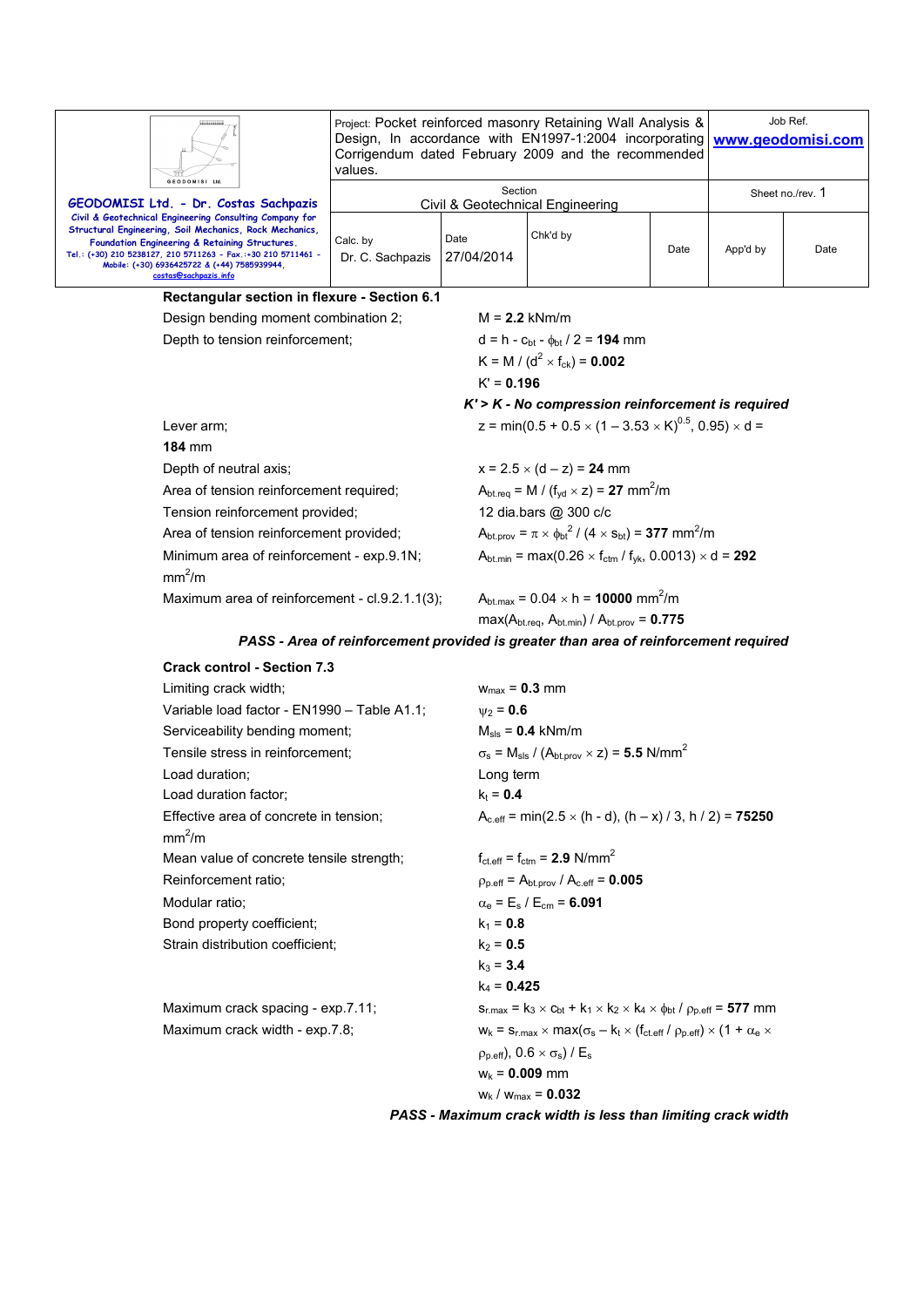| GEODOMISI Ltd.                                                                                                                                                                                                                                                                                                                                 | Project: Pocket reinforced masonry Retaining Wall Analysis &<br>Design, In accordance with EN1997-1:2004 incorporating www.geodomisi.com<br>Corrigendum dated February 2009 and the recommended<br>values. |          |      |                  | Job Ref. |  |
|------------------------------------------------------------------------------------------------------------------------------------------------------------------------------------------------------------------------------------------------------------------------------------------------------------------------------------------------|------------------------------------------------------------------------------------------------------------------------------------------------------------------------------------------------------------|----------|------|------------------|----------|--|
| GEODOMISI Ltd. - Dr. Costas Sachpazis                                                                                                                                                                                                                                                                                                          | Section<br>Civil & Geotechnical Engineering                                                                                                                                                                |          |      | Sheet no./rev. 1 |          |  |
| Civil & Geotechnical Engineering Consulting Company for<br>Structural Engineering, Soil Mechanics, Rock Mechanics,<br>Calc. by<br>Foundation Engineering & Retaining Structures.<br>Tel.: (+30) 210 5238127, 210 5711263 - Fax.:+30 210 5711461 -<br>Dr. C. Sachpazis<br>Mobile: (+30) 6936425722 & (+44) 7585939944.<br>costas@sachpazis.info | Date<br>27/04/2014                                                                                                                                                                                         | Chk'd by | Date | App'd by         | Date     |  |

**Rectangular section in shear - Section 6.2** 

Design shear force; V = **6** kN/m

Longitudinal reinforcement ratio;  $\rho_1 = \min(A_{bt,prov} / d, 0.02) = 0.002$ 

Design shear resistance - exp.6.2a & 6.2b;  $v_{min}$ )  $\times$  d

 $C_{\text{Rd},c}$  = 0.18 /  $\gamma_{\text{C}}$  = **0.120**  $k = min(1 + \sqrt{200 \text{ mm}/ d})$ , 2) = **2.000**  $v_{\text{min}} = 0.035 \text{ N}^{1/2}/\text{mm} \times \text{k}^{3/2} \times \text{f}_{\text{ck}}^{0.5} = 0.542 \text{ N/mm}^2$ /mm<sup>4</sup>  $\times$   $\rho$ <sub>l</sub>  $\times$  f<sub>ck</sub>)<sup>1/3</sup>,

VRd.c = **105.2** kN/m  $V / V_{Rd.c} = 0.058$ 

### *PASS - Design shear resistance exceeds design shear force*

### **Secondary transverse reinforcement to base - Section 9.3**

| PASS - Area of reinforcement provided is greater than area of reinforcement required |                                                                                     |  |
|--------------------------------------------------------------------------------------|-------------------------------------------------------------------------------------|--|
| Area of transverse reinforcement provided;                                           | $A_{bx,prov} = \pi \times \phi_{bx}^2 / (4 \times s_{bx}) = 262$ mm <sup>2</sup> /m |  |
| Transverse reinforcement provided;                                                   | 10 dia.bars @ 300 c/c                                                               |  |
| Maximum spacing of reinforcement $-$ cl.9.3.1.1(3);                                  | $S_{\text{bx max}} = 450$ mm                                                        |  |
| Minimum area of reinforcement $-$ cl.9.3.1.1(2);                                     | $A_{\text{bx,rea}} = 0.2 \times A_{\text{bt,prov}} = 75$ mm <sup>2</sup> /m         |  |